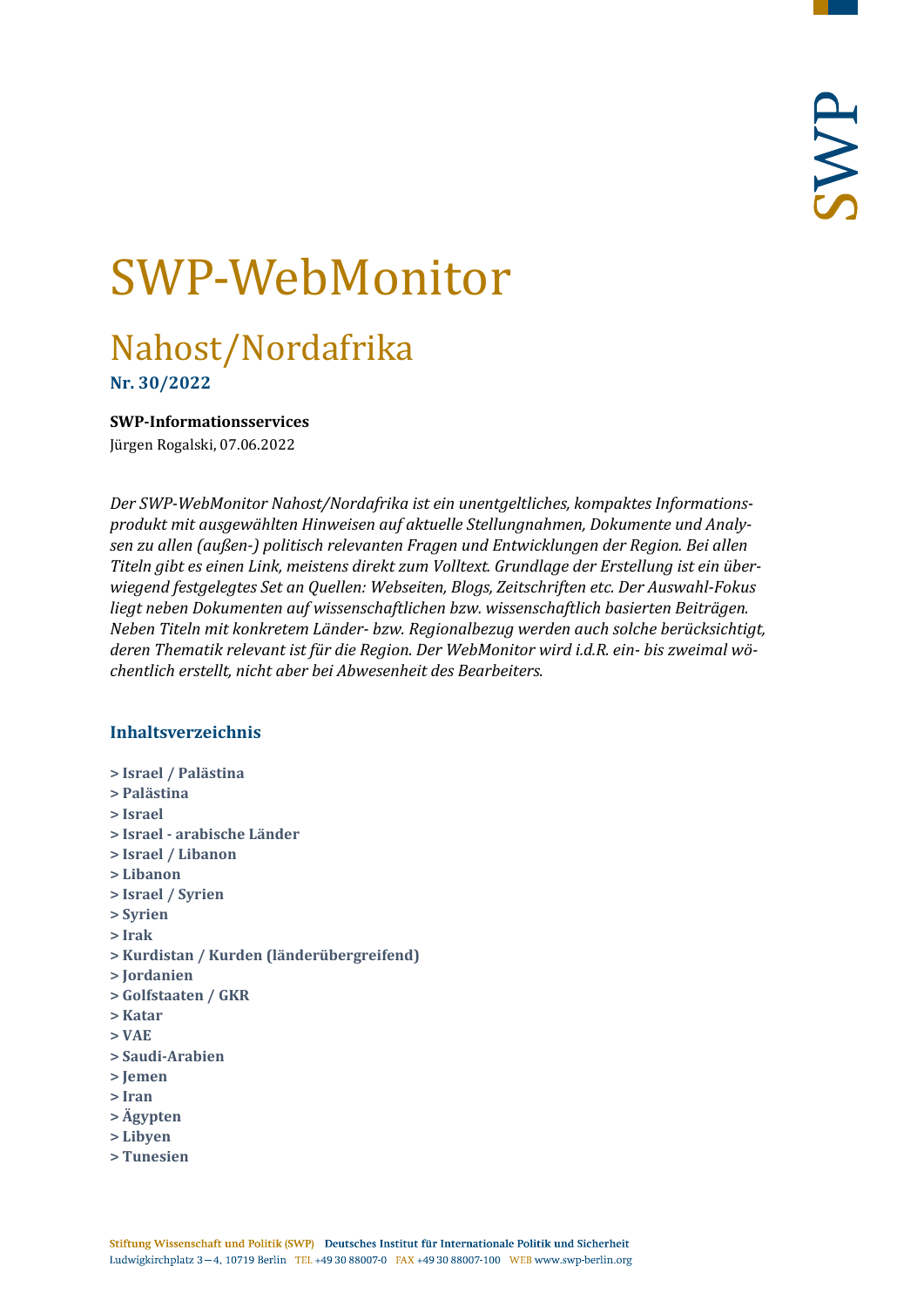- **[> Marokko](#page-19-0)**
- **> EU - [Mittelmeerraum / MENA-Region](#page-19-1)**
- **> EU - [Mittelmeerraum / MENA-Region / Afrika: Migrationspolitik / Flüchtlinge](#page-20-0)**
- **> D / EU - [MENA-Region](#page-20-1)**
- **[> Russland / Ukraine -](#page-20-2) MENA-Region**
- **> VR China - [MENA-Region](#page-21-0)**
- **[> UN Peacekeeping \(allg.\)](#page-21-1)**
- **[> Staatsstreiche / Militärputsche \(global\)](#page-21-2)**
- **[> Menschenrechte \(global/länderbezogen\)](#page-21-3)**
- **[> Religionsfreiheit \(global/länderbezogen\)](#page-22-0)**
- **[> Islam](#page-22-1)**
- <span id="page-1-0"></span>**[> Terrorismus / Jihadismus / -bekämpfung](#page-22-2)**

#### **> Israel / Palästina**

Occupied Palestinian territory: Protection of Civilians Report | 10 - 30 May 2022 UN-OCHA, 04.06.2022, 6 S. [https://reliefweb.int/attachments/373e1d13-ab8b-4f24-88d7-4e6f982aed51/poc\\_10-30](https://reliefweb.int/attachments/373e1d13-ab8b-4f24-88d7-4e6f982aed51/poc_10-30-may_2022.pdf) [may\\_2022.pdf](https://reliefweb.int/attachments/373e1d13-ab8b-4f24-88d7-4e6f982aed51/poc_10-30-may_2022.pdf)

>>>

Settlement & Annexation Report FMEP, 02.06.2022, ca. 5 S. <https://fmep.org/resource/settlement-annexation-report-june-2-2022/>

>>>

The Furor and Fallout From Flags Michael J. Koplow "... The tension and symbolism around flags is at a boiling point, and it points to the continuing difficulty of Israeli strength to overcome Israeli insecurity. ..." IPF, 02.06.2022, ca. 2 S. <https://israelpolicyforum.org/2022/06/02/the-furor-and-fallout-from-flags/>

#### **UNRWA As A Proxy Site of Conflict? The Case of the Gaza Strip**

Mona Jebril "Disrupting UNRWA is a deliberate strategy to undermine Palestinians' protracted refugee status and impose normalization. But, in the Gaza Strip, does this also mean disempowering the Hamas government? ..." Sada, 19.05.2022, ca. 2 S. <https://carnegieendowment.org/sada/87161>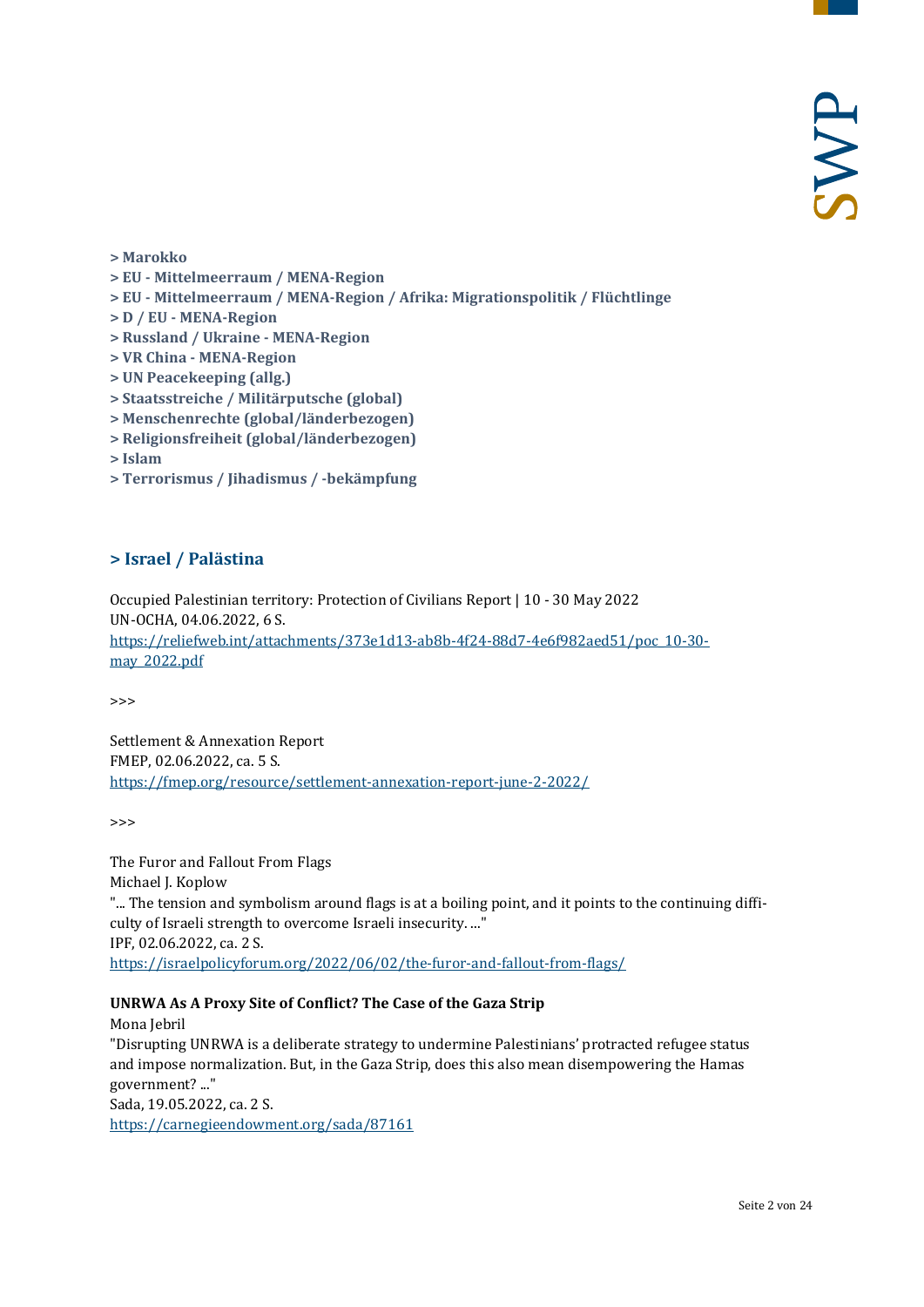>>>

#### **The Academic Boycott of Israel: Juxtaposing Academic Freedom and Human Rights in International Relations** Ashraf Kagee In: Politikon, Volume 49, Issue 2 (06.2022), S. 97-119. *Abstract und Download für SWP:* <https://doi.org/10.1080/02589346.2022.2065152>

<span id="page-2-0"></span>*[Zurück zum Inhaltsverzeichnis](#page-0-0)*

#### **> Palästina**

Hamas as Tehran's Agent Jonathan Schanzer In: Middle East Quarterly (Summer 2022), 12 S. <https://www.meforum.org/middle-east-quarterly/pdfs/63270.pdf>

**The Gaza Strip and the Climate Crisis**

Shira Efron, Kim Noach, Noa Shusterman INSS, 07.06.2022, 9 S. <https://www.inss.org.il/wp-content/uploads/2022/06/special-publication-070622.pdf>

<span id="page-2-1"></span>*[Zurück zum Inhaltsverzeichnis](#page-0-0)*

#### **> Israel**

Israel: UN experts urge authorities to cease eviction and demolition of Bedouin village UN-OHCHR, 03.06.2022 [https://www.ohchr.org/en/press-releases/2022/06/israel-un-experts-urge-authorities-cease](https://www.ohchr.org/en/press-releases/2022/06/israel-un-experts-urge-authorities-cease-eviction-and-demolition-bedouin)[eviction-and-demolition-bedouin](https://www.ohchr.org/en/press-releases/2022/06/israel-un-experts-urge-authorities-cease-eviction-and-demolition-bedouin)

>>>

#### **Abraham Accords accelerate Israel-Africa rapprochement**

Rina Bassist Al Monitor, 01.06.2022, ca. 2 S. [https://www.al-monitor.com/originals/2022/06/abraham-accords-accelerate-israel-africa](https://www.al-monitor.com/originals/2022/06/abraham-accords-accelerate-israel-africa-rapprochement)[rapprochement](https://www.al-monitor.com/originals/2022/06/abraham-accords-accelerate-israel-africa-rapprochement)

# **Armes, logiciels espions, technologies agricoles, ou comment Israël achète de l'influence en Afrique**

Zwelivelile Mandela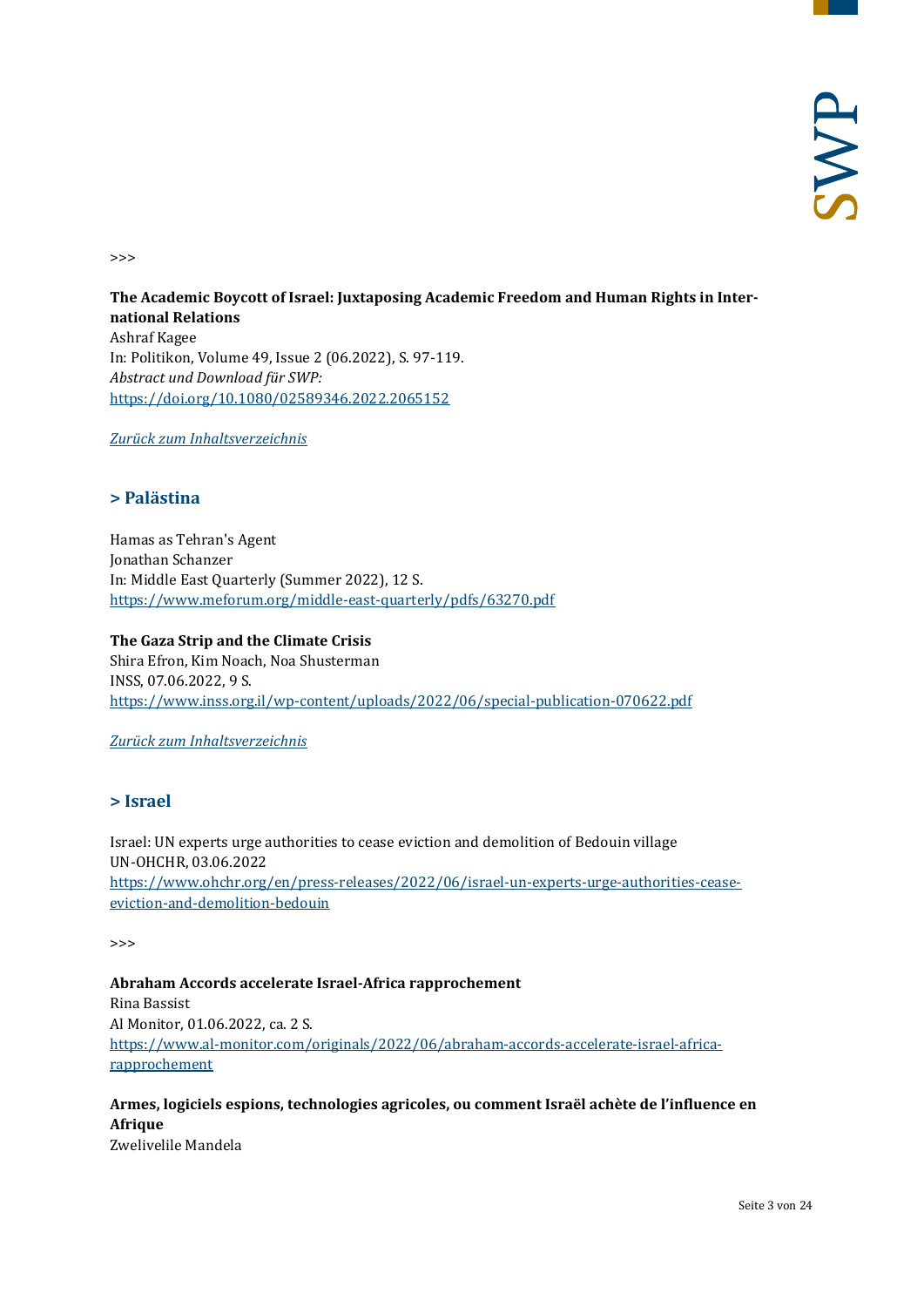Afrique XXI, 05.05.2022, ca. 3 S. [https://orientxxi.info/magazine/armes-logiciels-espions-technologies-agricoles-ou-comment](https://orientxxi.info/magazine/armes-logiciels-espions-technologies-agricoles-ou-comment-israel-achete-de-l,5567)[israel-achete-de-l,5567](https://orientxxi.info/magazine/armes-logiciels-espions-technologies-agricoles-ou-comment-israel-achete-de-l,5567)

**Deficiency and Elusion: Relations between Israel and Ukraine**  Michał Wojnarowicz PISM, 02.06.2022, 2 S. [https://www.pism.pl/webroot/up](https://www.pism.pl/webroot/upload/files/Biuletyn/PISM%20Bulletin%20no%2090%20(2007)%202%20June%202022.pdf)[load/files/Biuletyn/PISM%20Bulletin%20no%2090%20\(2007\)%202%20June%202022.pdf](https://www.pism.pl/webroot/upload/files/Biuletyn/PISM%20Bulletin%20no%2090%20(2007)%202%20June%202022.pdf)

>>>

**Israeli Voice Index - Bennett-Lapid Government - One Year** Tamar Hermann, Or Anabi IDI, 07.06.2022, ca. 3 S. <https://en.idi.org.il/articles/39003>

#### **Israel's High-Tech Economy**

Michał Wojnarowicz PISM, 05.2022, 12 S. [https://www.pism.pl/webroot/upload/files/Strate](https://www.pism.pl/webroot/upload/files/Strategic%20File/PISM%20Strategic%20File%20no%204%20(112).pdf)[gic%20File/PISM%20Strategic%20File%20no%204%20\(112\).pdf](https://www.pism.pl/webroot/upload/files/Strategic%20File/PISM%20Strategic%20File%20no%204%20(112).pdf) @WAO

#### **Military Artificial Intelligence and Israel's National Security: A Strategic Game Changer?**

Leehe Friedman RSIS, 05.2022, 14 S. [https://www.rsis.edu.sg/wp-content/uploads/2022/05/PR220525\\_Military-AI-and-Israels-](https://www.rsis.edu.sg/wp-content/uploads/2022/05/PR220525_Military-AI-and-Israels-National-Security.pdf)[National-Security.pdf](https://www.rsis.edu.sg/wp-content/uploads/2022/05/PR220525_Military-AI-and-Israels-National-Security.pdf)

>>>

#### **Israël: contradictions d'une démocratie coloniale** [Themenschwerpunkt]

Dominique Vidal (dir.)

*Inhalt u.a.:*

- Israël, meilleur élève de la classe néolibérale / Dominique Vidal
- Nation start-up, la fin d'une ère? / Jacques Bendelac
- L'armée israélienne : au service de l'État ou de Dieu? / René Backmann
- Discours anti-arabe et hypocrisie de la coexistence / Nitzan Perelman
- L'État, entre démocratie et occupation / Jean-Paul Chagnollaud
- Une aspiration croissante à la laïcité / Dominique Vidal
- Pourquoi le judaïsme américain se distancie d'Israël / Sylvain Cypel
- In: Confluences Méditerranée, N° 119 Hiver 2021, ca. 200 S.

*Übersicht, Abstracts und Downloads für SWP:*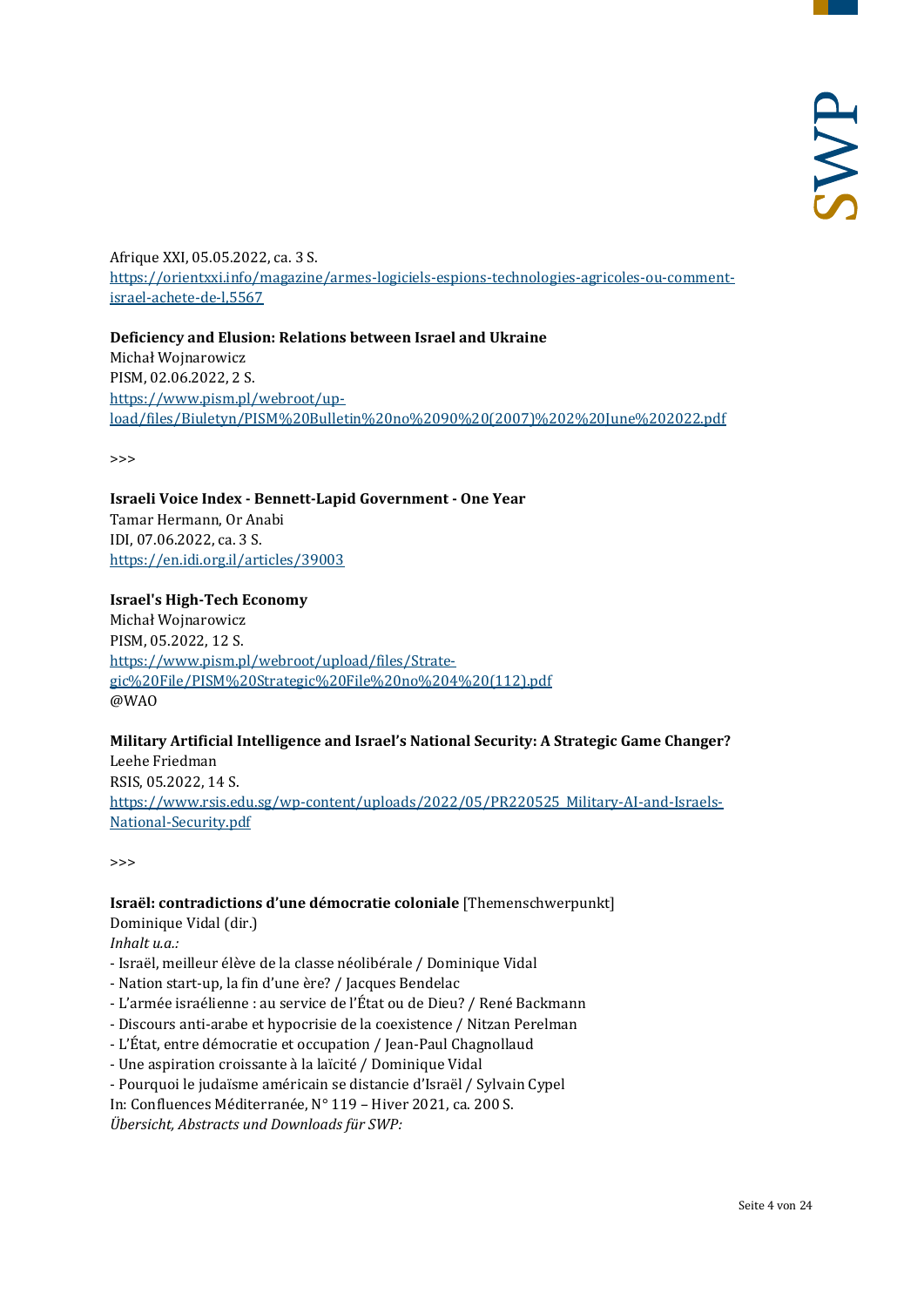[https://iremmo.org/publications/confluences-mediterranee/israel-contradiction-dune-democra](https://iremmo.org/publications/confluences-mediterranee/israel-contradiction-dune-democratie-coloniale/)[tie-coloniale/](https://iremmo.org/publications/confluences-mediterranee/israel-contradiction-dune-democratie-coloniale/)

<span id="page-4-0"></span>*[Zurück zum Inhaltsverzeichnis](#page-0-0)*

#### **> Israel - arabische Länder**

MFA Dir-Gen Alon Ushpiz departs on official visit to Bahrain MFA Israel, 02.06.2022 [https://www.gov.il/en/departments/news/mfa-dir-gen-alon-ushpiz-departs-on-official-visit-to](https://www.gov.il/en/departments/news/mfa-dir-gen-alon-ushpiz-departs-on-official-visit-to-bahrain-2-jun-2022)[bahrain-2-jun-2022](https://www.gov.il/en/departments/news/mfa-dir-gen-alon-ushpiz-departs-on-official-visit-to-bahrain-2-jun-2022)

>>>

#### **Israelis begin doing deals in Saudi Arabia**

Danny Zaken Al Monitor, 02.06.2022, ca. 2 S. <https://www.al-monitor.com/originals/2022/06/israelis-begin-doing-deals-saudi-arabia>

#### **Historic UAE-Israel Trade Deal Proves Abraham Accords' Resilience**

Lucy Kurtzer-Ellenbogen USIP, 02.06.2022, ca. 2 S. [https://www.usip.org/publications/2022/06/historic-uae-israel-trade-deal-proves-abraham-ac](https://www.usip.org/publications/2022/06/historic-uae-israel-trade-deal-proves-abraham-accords-resilience)[cords-resilience](https://www.usip.org/publications/2022/06/historic-uae-israel-trade-deal-proves-abraham-accords-resilience)

#### **With free trade agreement, Israel hopes to triple trade with Emirates**

Danny Zaken Al Monitor, 02.06.2022, ca. 2 S. [https://www.al-monitor.com/originals/2022/06/free-trade-agreement-israel-hopes-triple-trade](https://www.al-monitor.com/originals/2022/06/free-trade-agreement-israel-hopes-triple-trade-emirates)[emirates](https://www.al-monitor.com/originals/2022/06/free-trade-agreement-israel-hopes-triple-trade-emirates)

<span id="page-4-1"></span>*[Zurück zum Inhaltsverzeichnis](#page-0-0)*

#### **> Israel / Libanon**

Lebanon's (Verbal) Threat Against Israeli Gas Exploration Simon Henderson WINEP, 06.06.2022, ca. 2 S. [https://www.washingtoninstitute.org/policy-analysis/lebanons-verbal-threat-against-israeli-gas](https://www.washingtoninstitute.org/policy-analysis/lebanons-verbal-threat-against-israeli-gas-exploration)[exploration](https://www.washingtoninstitute.org/policy-analysis/lebanons-verbal-threat-against-israeli-gas-exploration)

*[Zurück zum Inhaltsverzeichnis](#page-0-0)*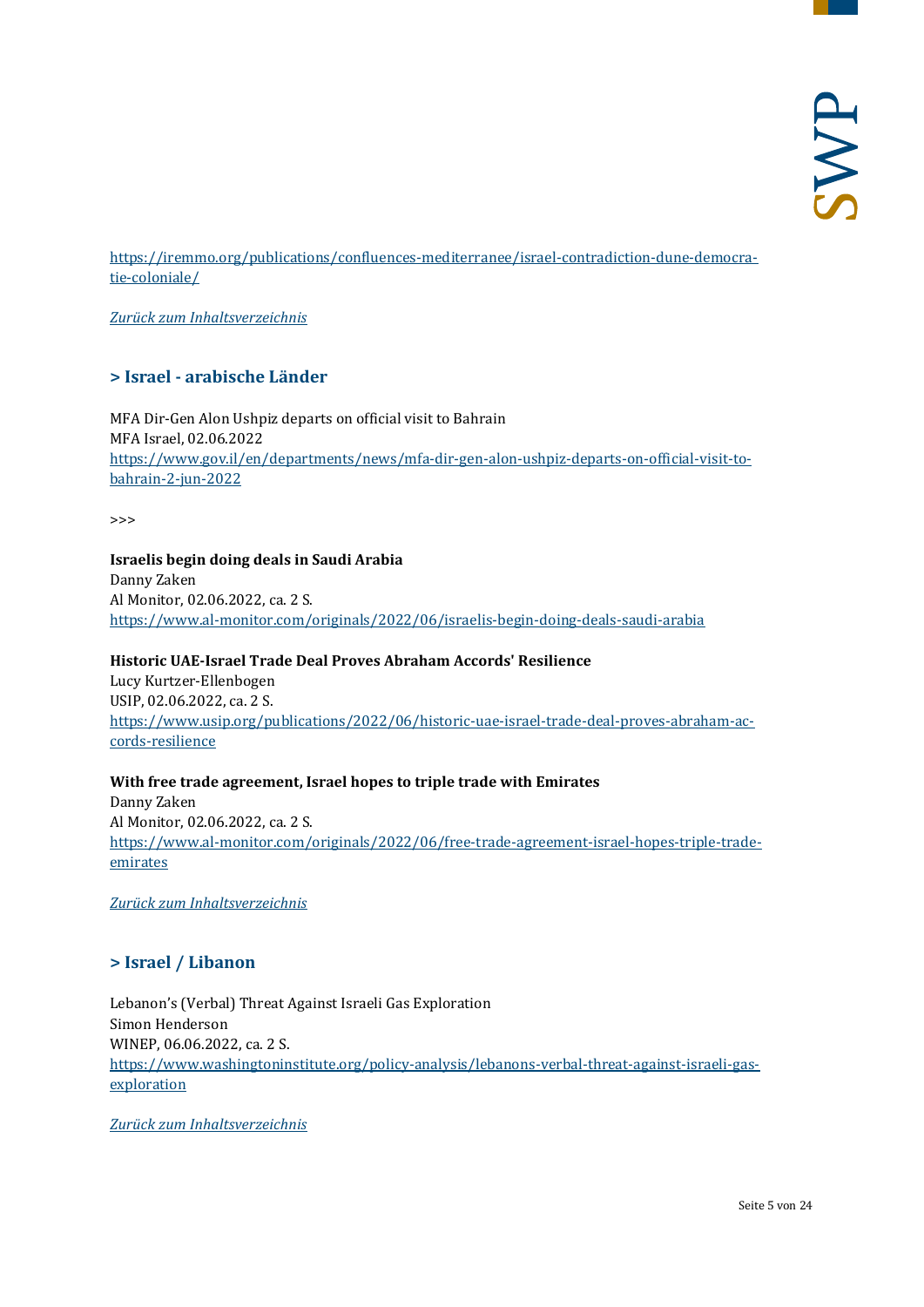#### <span id="page-5-0"></span>**> Libanon**

#### **Parliamentary Election in Lebanon: A Modest Wind of Change**

Lorenzo Trombetta Orient XXI, 03.06.2022, ca. 3 S. [https://orientxxi.info/magazine/articles-en-italien/parliamentary-election-in-lebanon-a-modest](https://orientxxi.info/magazine/articles-en-italien/parliamentary-election-in-lebanon-a-modest-wind-of-change,5670)[wind-of-change,5670](https://orientxxi.info/magazine/articles-en-italien/parliamentary-election-in-lebanon-a-modest-wind-of-change,5670)

#### **Dossier: Lebanon's Moment of Truth**

*Inhalt:*

- Lebanon's Food Crisis Will Get Worse / Sami Halabi
- Lebanon: Hezbollah's Electoral Test / Marina Calculli
- The Beirut Port Blast and Lebanon's Legacy of Impunity / Karim Merhej
- The Politics Behind Lebanon's Collapsed Energy Sector / Laury Haytayan
- Lebanon At a Tipping Point / Amer Bisat
- Lebanon and the Gulf States: Friends Again? / Valeria Talbot
- Lebanon: Elections in a Failing State / Bachar El-Halabi
- The EU's Lebanon Policy: No Easy Way Forward / Mattia Serra
- ISPI, 14.05.2022, ca. 10 S.

<https://www.ispionline.it/en/pubblicazione/lebanons-moment-truth-35014>

#### **Why Washington should provide direct cash payments to the Lebanese army**

Bilal Y. Saab MEI, 06.06.2022, ca. 2 S. [https://www.mei.edu/publications/why-washington-should-provide-direct-cash-payments-leba](https://www.mei.edu/publications/why-washington-should-provide-direct-cash-payments-lebanese-army)[nese-army](https://www.mei.edu/publications/why-washington-should-provide-direct-cash-payments-lebanese-army)

#### **The Political Economy of Great Denial in Lebanon**

M. Nurullah Gulec, Fatih Kırşanlı Al Sharq Strategic Research, 30.05.2022, 12 S. <https://research.sharqforum.org/download/32893/>

<span id="page-5-1"></span>*[Zurück zum Inhaltsverzeichnis](#page-0-0)*

#### **> Israel / Syrien**

### **United Nations Disengagement Observer Force - Report of the Secretary-General** [UNDOF]

UNSC, 01.06.2022, 8 S. <https://undocs.org/S/2022/447> @WAO

*[Zurück zum Inhaltsverzeichnis](#page-0-0)*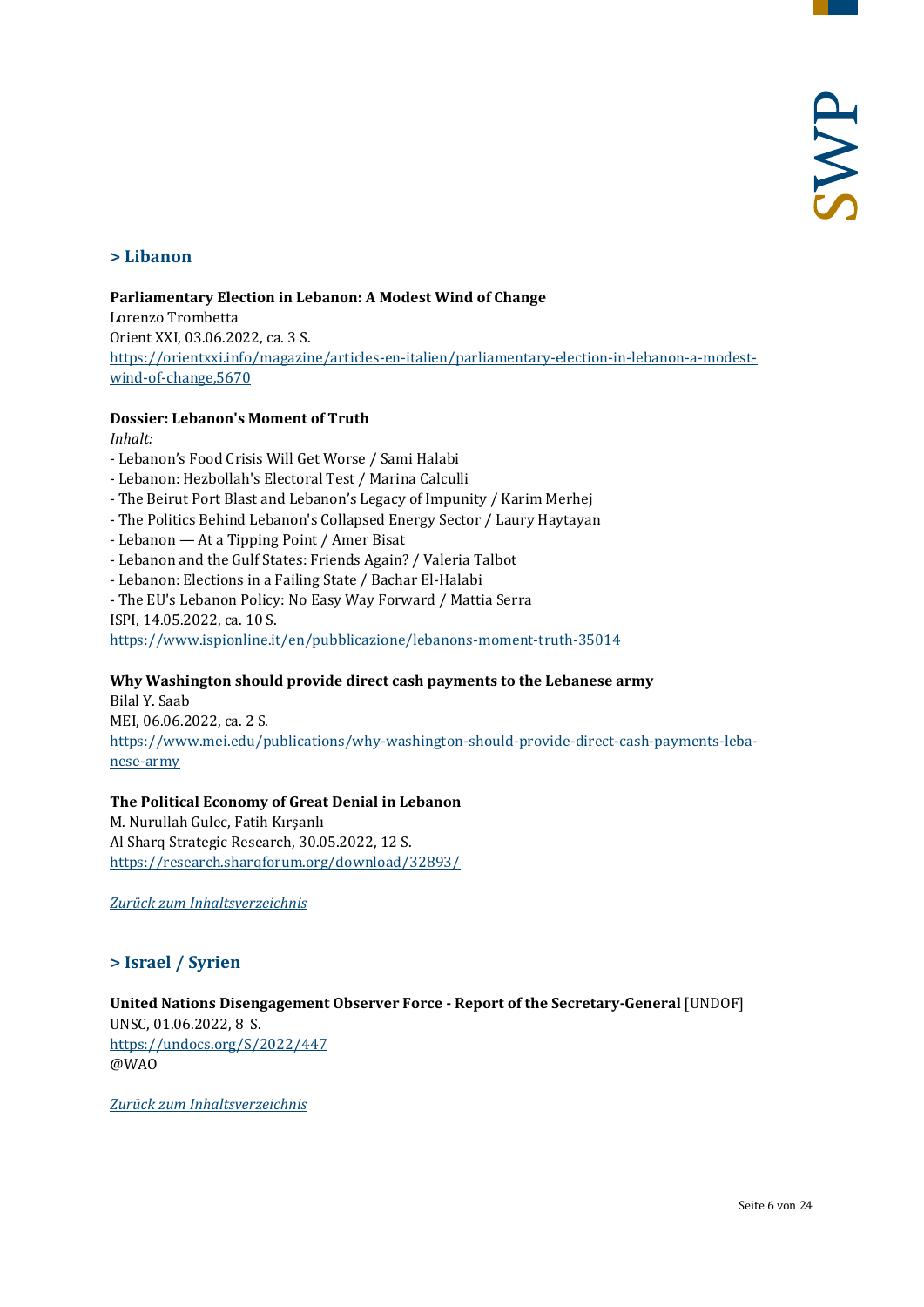#### <span id="page-6-0"></span>**> Syrien**

**United Nations Special Envoy for Syria Geir O. Pedersen Statement at the Conclusion of the Eighth Session of the Small Body of the Syrian Constitutional Committee** UN-OSES, 03.06.2022 [https://specialenvoysyria.unmissions.org/united-nations-special-envoy-syria-geir-o-pedersen](https://specialenvoysyria.unmissions.org/united-nations-special-envoy-syria-geir-o-pedersen-statement-conclusion-eighth-session-small-body)[statement-conclusion-eighth-session-small-body](https://specialenvoysyria.unmissions.org/united-nations-special-envoy-syria-geir-o-pedersen-statement-conclusion-eighth-session-small-body)

**Progress in the elimination of the Syrian chemical weapons programme - Report by the Director-General of the Organisation for the Prohibition of Chemical Weapons** [OPCW] UNSC, 31.05.2022, 8 S.

<https://undocs.org/S/2022/441>

>>>

Trench divides Syrian armed groups in Idib Khaled al-Khateb Al Monitor, 06.06.2022, ca. 2 S. <https://www.al-monitor.com/originals/2022/06/trench-divides-syrian-armed-groups-idib>

Deja Vu as Aid Community Sees Turkey's Military Threat as Political Wedge COAR, 30.05.2022, ca. 2 S. [https://coar-global.org/2022/05/30/deja-vu-as-aid-community-sees-turkeys-military-threat-as](https://coar-global.org/2022/05/30/deja-vu-as-aid-community-sees-turkeys-military-threat-as-political-wedge/)[political-wedge/](https://coar-global.org/2022/05/30/deja-vu-as-aid-community-sees-turkeys-military-threat-as-political-wedge/)

**A New Operation in Syria?** Marc Pierini, Francesco Siccardi "Turkey has unfinished business when it comes to fighting Kurdish forces south of its border. ..." Diwan, 06.06.2022, ca. 2 S. <https://carnegie-mec.org/diwan/87248>

Dar'a Killings Highlight Unseen Local Toll of Syria's Drug Trade COAR, 06.06.2022, ca. 2 S. [https://coar-global.org/2022/06/06/dara-killings-highlight-unseen-local-toll-of-syrias-drug](https://coar-global.org/2022/06/06/dara-killings-highlight-unseen-local-toll-of-syrias-drug-trade/)[trade/](https://coar-global.org/2022/06/06/dara-killings-highlight-unseen-local-toll-of-syrias-drug-trade/)

Uighur Jihadism Fades Into Obscurity Jacob Zenn In: TM, 03.06.2022, S. 1f. <https://jamestown.org/wp-content/uploads/2022/06/TM-PDF.pdf>

Building a "Homogenous Society" - Assad's post-war reconstruction plans aim to purge Syria of any remaining opposition Joud Al-Hassan RLS, 02.06.2022, ca. 3 S.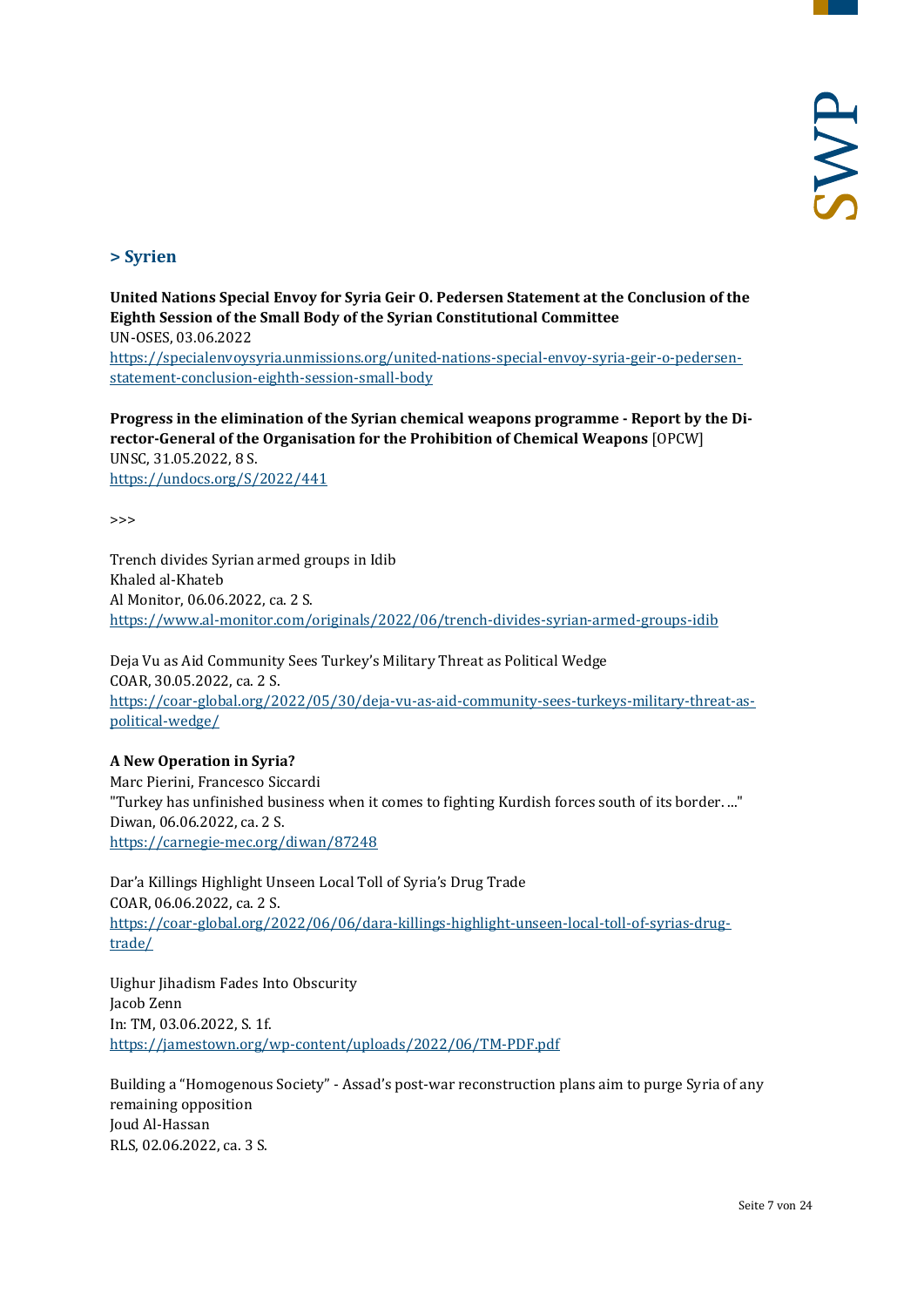#### [https://www.rosalux.de/en/profile/es\\_detail/FHAY9KU4GT/joud-al-hassan](https://www.rosalux.de/en/profile/es_detail/FHAY9KU4GT/joud-al-hassan)

Syrians' Perceptions on the Concept and Implementation of Decentralization The Day After, 24.05.2022, 74 S. [https://tda-sy.org/wp-content/up](https://tda-sy.org/wp-content/uploads/2022/05/%D8%A7%D9%84%D9%84%D8%A7%D9%85%D8%B1%D9%83%D8%B2%D9%8A%D8%A9-EN-Web.pdf)[loads/2022/05/%D8%A7%D9%84%D9%84%D8%A7%D9%85%D8%B1%D9%83%D8%B2%D9](https://tda-sy.org/wp-content/uploads/2022/05/%D8%A7%D9%84%D9%84%D8%A7%D9%85%D8%B1%D9%83%D8%B2%D9%8A%D8%A9-EN-Web.pdf) [%8A%D8%A9-EN-Web.pdf](https://tda-sy.org/wp-content/uploads/2022/05/%D8%A7%D9%84%D9%84%D8%A7%D9%85%D8%B1%D9%83%D8%B2%D9%8A%D8%A9-EN-Web.pdf)

#### **Syria's eastern factions unite in the Liberation and Construction Movement: A conversation with the leadership**

#### Lars Hauch

"Following a series of reshuffles within the Syrian National Army (SNA), a Turkey-supported alliance of armed opposition groups in northern Syria, four armed groups with roots in Syria's eastern provinces, Ahrar al-Sharqiya, Jaish al-Sharqiya, the 20th Division, and Suqur al-Sham's eastern affiliate, announced the formation of the Liberation and Construction Movement (LCM) on Feb. 15, 2022. ..."

MEI, 02.06.2022, ca. 5 S. [https://www.mei.edu/publications/syrias-eastern-factions-unite-liberation-and-construction-mo](https://www.mei.edu/publications/syrias-eastern-factions-unite-liberation-and-construction-movement-conversation)[vement-conversation](https://www.mei.edu/publications/syrias-eastern-factions-unite-liberation-and-construction-movement-conversation)

>>>

The Child Victims of ISIS - Repatriating the Residents of Syria's Detention Camps Fionnuala Ní Aoláin FA (online), 27.05.2022, ca. 3 S. *Preview und Volltext für SWP:* <https://www.foreignaffairs.com/articles/middle-east/2022-05-27/child-victims-isis>

**مجتمع المیم في سوریا: دراسات في برامج الدعم الإقلیمیة** COAR, 01.06.2022, 17 S. <https://coar-global.org/download/58703/>

**أثریاء الحرب الجدد محل قدامى رجال الأعمال في سوریة وجیھ حداد** Harmoon, 30.05.2022, 87 S. [https://www.harmoon.org/wp-content/uplo](https://www.harmoon.org/wp-content/uploads/2022/05/%D8%A3%D8%AB%D8%B1%D9%8A%D8%A7%D8%A1-%D8%A7%D9%84%D8%AD%D8%B1%D8%A8.pdf)[ads/2022/05/%D8%A3%D8%AB%D8%B1%D9%8A%D8%A7%D8%A1-](https://www.harmoon.org/wp-content/uploads/2022/05/%D8%A3%D8%AB%D8%B1%D9%8A%D8%A7%D8%A1-%D8%A7%D9%84%D8%AD%D8%B1%D8%A8.pdf) [%D8%A7%D9%84%D8%AD%D8%B1%D8%A8.pdf](https://www.harmoon.org/wp-content/uploads/2022/05/%D8%A3%D8%AB%D8%B1%D9%8A%D8%A7%D8%A1-%D8%A7%D9%84%D8%AD%D8%B1%D8%A8.pdf)

**التطورات المعیشیة والاقتصادیة في سوریة (نیسان 2022)** Harmoon, 30.05.2022, 25 S. [https://www.harmoon.org/wp-content/up](https://www.harmoon.org/wp-content/uploads/2022/05/%D8%A7%D9%84%D8%A5%D9%82%D8%AA%D8%B5%D8%A7%D8%AF%D9%8A.pdf)[loads/2022/05/%D8%A7%D9%84%D8%A5%D9%82%D8%AA%D8%B5%D8%A7%D8%AF%D9](https://www.harmoon.org/wp-content/uploads/2022/05/%D8%A7%D9%84%D8%A5%D9%82%D8%AA%D8%B5%D8%A7%D8%AF%D9%8A.pdf) [%8A.pdf](https://www.harmoon.org/wp-content/uploads/2022/05/%D8%A7%D9%84%D8%A5%D9%82%D8%AA%D8%B5%D8%A7%D8%AF%D9%8A.pdf)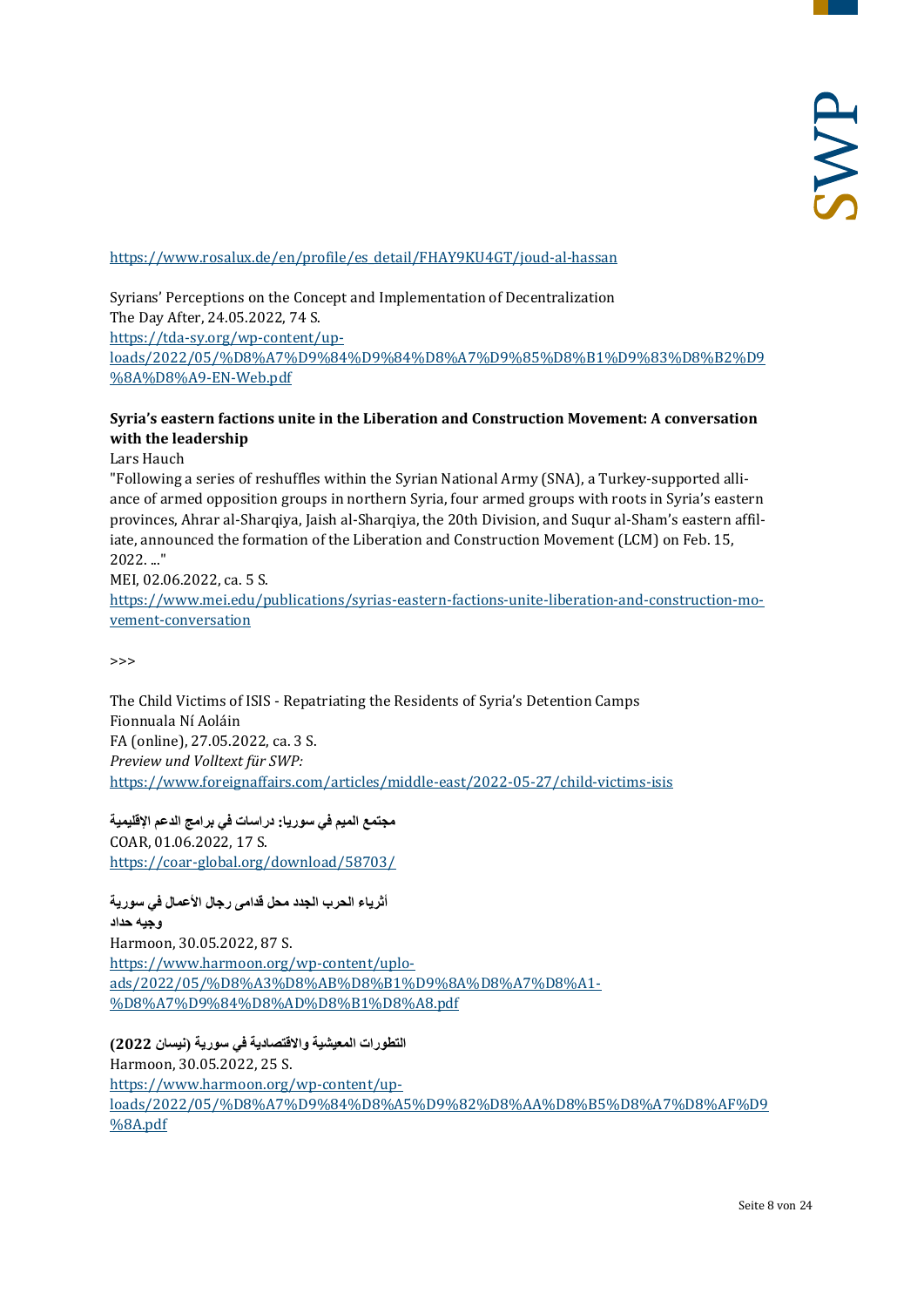**The influence of Climate Change on Wheat Production: A review study on Northeast Syria**  IMMAP, 04.2022, 24 S. [https://immap.org/wp-content/uploads/2016/12/Review-Study\\_Climate-Change-and-its-in](https://immap.org/wp-content/uploads/2016/12/Review-Study_Climate-Change-and-its-influence-on-Wheat-Production-in-NES.pdf)[fluence-on-Wheat-Production-in-NES.pdf](https://immap.org/wp-content/uploads/2016/12/Review-Study_Climate-Change-and-its-influence-on-Wheat-Production-in-NES.pdf)

<span id="page-8-0"></span>*[Zurück zum Inhaltsverzeichnis](#page-0-0)*

#### **> Irak**

**Update on Accountability in Iraq: Limited progress towards justice for human rights violations and abuses by 'Unidentified Armed Elements'** UN-OHCHR, 06.2022, 14 S. [https://www.ohchr.org/sites/default/files/2022-](https://www.ohchr.org/sites/default/files/2022-06/OHCHR_UNAMI_Update_on_Accountability_in_Iraq_June2022_ENG_0.pdf) [06/OHCHR\\_UNAMI\\_Update\\_on\\_Accountability\\_in\\_Iraq\\_June2022\\_ENG\\_0.pdf](https://www.ohchr.org/sites/default/files/2022-06/OHCHR_UNAMI_Update_on_Accountability_in_Iraq_June2022_ENG_0.pdf)

Anerkennung und Verurteilung des Völkermordes an den Jesiden - Antrag Fraktion der AfD BT, 30.05.2022 *Vorgang und Download:* [https://dip.bundestag.de/vorgang/anerkennung-und-verurteilung-des-v%C3%B6lkermordes-an](https://dip.bundestag.de/vorgang/anerkennung-und-verurteilung-des-v%C3%B6lkermordes-an-den-jesiden/288112)[den-jesiden/288112](https://dip.bundestag.de/vorgang/anerkennung-und-verurteilung-des-v%C3%B6lkermordes-an-den-jesiden/288112)

>>>

Criminalizing Relations with Israel: Does the Iraqi Law Serve Any Purpose? Akeel Abbas EPC, 03.06.2022, ca. 2 S. [https://epc.ae/en/details/brief/criminalizing-relations-with-israel-does-the-iraqi-law-serve-any](https://epc.ae/en/details/brief/criminalizing-relations-with-israel-does-the-iraqi-law-serve-any-purpose)[purpose](https://epc.ae/en/details/brief/criminalizing-relations-with-israel-does-the-iraqi-law-serve-any-purpose)

**The Growing Tribal Role in Iraq's Post-election Shia Politics** Tamer Badawi Sada, 17.05.2022, ca. 2 S. <https://carnegieendowment.org/sada/87147>

**Iraq: A Temporary Stalemate or a Sign of Long-Term Political Dysfunction?** Kamaran Palani, Khogir W. Mohammed Al Sharq Strategic Research, 12.05.2022, 10 S. <https://research.sharqforum.org/download/32276/>

The KRG Turns Thirty: The Future of U.S.-Kurdish Relations in Iraq (Part II) Jennifer Gavito, Qubad Talabani, Bilal Wahab WINEP, 06.06.2022, 1 S. + Video (01:01h) [https://www.washingtoninstitute.org/policy-analysis/krg-turns-thirty-future-us-kurdish-relati](https://www.washingtoninstitute.org/policy-analysis/krg-turns-thirty-future-us-kurdish-relations-iraq-part-ii)[ons-iraq-part-ii](https://www.washingtoninstitute.org/policy-analysis/krg-turns-thirty-future-us-kurdish-relations-iraq-part-ii)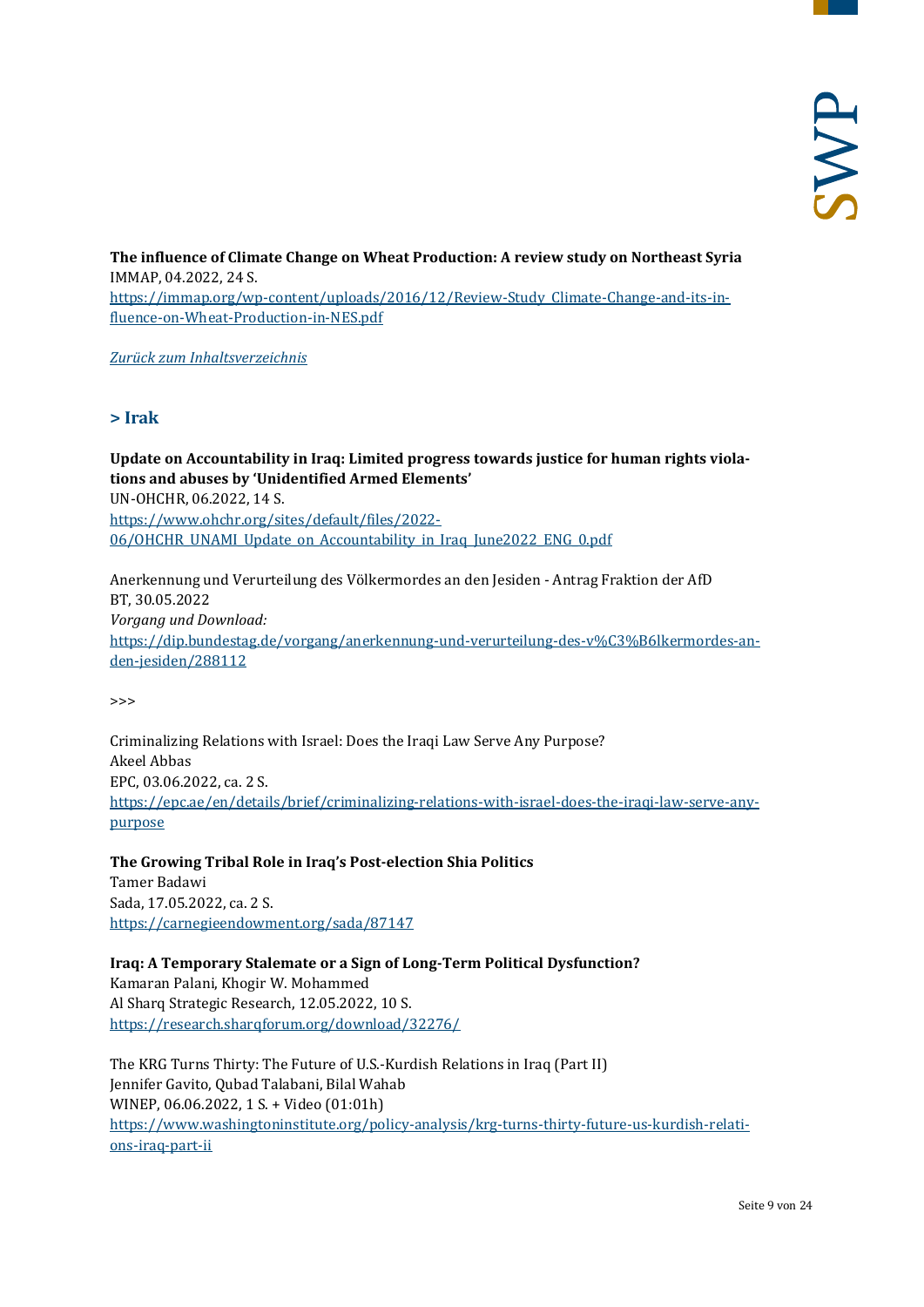#### <span id="page-9-0"></span>*[Zurück zum Inhaltsverzeichnis](#page-0-0)*

#### **> Kurdistan / Kurden (länderübergreifend)**

Die Kurden im Nahen Osten - Friedenspolitische Alternativen zum kurdischen Separatismus in der Türkei, Iran, Irak und Syrien Sabine Riedel In: FORSCHUNGSHORIZONTE POLITIK & KULTUR (FPK), 01.2022, 33 S. [https://www.culture-politics.international/wp-content/uploads/2022/FPK\\_Kurden-](https://www.culture-politics.international/wp-content/uploads/2022/FPK_Kurden-Nahost_1_2022.pdf)[Nahost\\_1\\_2022.pdf](https://www.culture-politics.international/wp-content/uploads/2022/FPK_Kurden-Nahost_1_2022.pdf)

#### <span id="page-9-1"></span>*[Zurück zum Inhaltsverzeichnis](#page-0-0)*

#### **> Jordanien**

Jordan: High Representative Josep Borrell reiterated strong partnership and EU support EEAS, 04.06.2022 [https://www.eeas.europa.eu/eeas/jordan-high-representative-josep-borrell-reiterated-strong](https://www.eeas.europa.eu/eeas/jordan-high-representative-josep-borrell-reiterated-strong-partnership-and-eu-support_en)[partnership-and-eu-support\\_en](https://www.eeas.europa.eu/eeas/jordan-high-representative-josep-borrell-reiterated-strong-partnership-and-eu-support_en) *Siehe:* **EU-Jordan Partnership Priorities 2021-2027** EU, 25.05.2022, 19 S. <https://data.consilium.europa.eu/doc/document/ST-3304-2022-ADD-1/en/pdf>

#### **Joint press statement - 14th Association Council meeting between the Hashemite Kingdom of Jordan and the European Union**

EU, 02.06.2022, ca. 2 S.

[https://www.consilium.europa.eu/en/press/press-releases/2022/06/02/joint-press-statement-](https://www.consilium.europa.eu/en/press/press-releases/2022/06/02/joint-press-statement-14th-association-council-meeting-between-the-hashemite-kingdom-of-jordan-and-the-european-union/)[14th-association-council-meeting-between-the-hashemite-kingdom-of-jordan-and-the-european](https://www.consilium.europa.eu/en/press/press-releases/2022/06/02/joint-press-statement-14th-association-council-meeting-between-the-hashemite-kingdom-of-jordan-and-the-european-union/)[union/](https://www.consilium.europa.eu/en/press/press-releases/2022/06/02/joint-press-statement-14th-association-council-meeting-between-the-hashemite-kingdom-of-jordan-and-the-european-union/)

Jordan: Press remarks by High Representative Josep Borrell after the EU-Jordan Association Council EEAS, 02.06.2022, ca. 2 S.

[https://www.eeas.europa.eu/eeas/jordan-press-remarks-high-representative-josep-borrell-after](https://www.eeas.europa.eu/eeas/jordan-press-remarks-high-representative-josep-borrell-after-eu-jordan-association-council_en)[eu-jordan-association-council\\_en](https://www.eeas.europa.eu/eeas/jordan-press-remarks-high-representative-josep-borrell-after-eu-jordan-association-council_en)

Jordan: Remarks by High Representative Josep Borrell ahead of the EU-Jordan Association Council EEAS, 02.06.2022, ca. 2 S.

[https://www.eeas.europa.eu/eeas/jordan-remarks-high-representative-josep-borrell-ahead-eu](https://www.eeas.europa.eu/eeas/jordan-remarks-high-representative-josep-borrell-ahead-eu-jordan-association-council_en)[jordan-association-council\\_en](https://www.eeas.europa.eu/eeas/jordan-remarks-high-representative-josep-borrell-ahead-eu-jordan-association-council_en)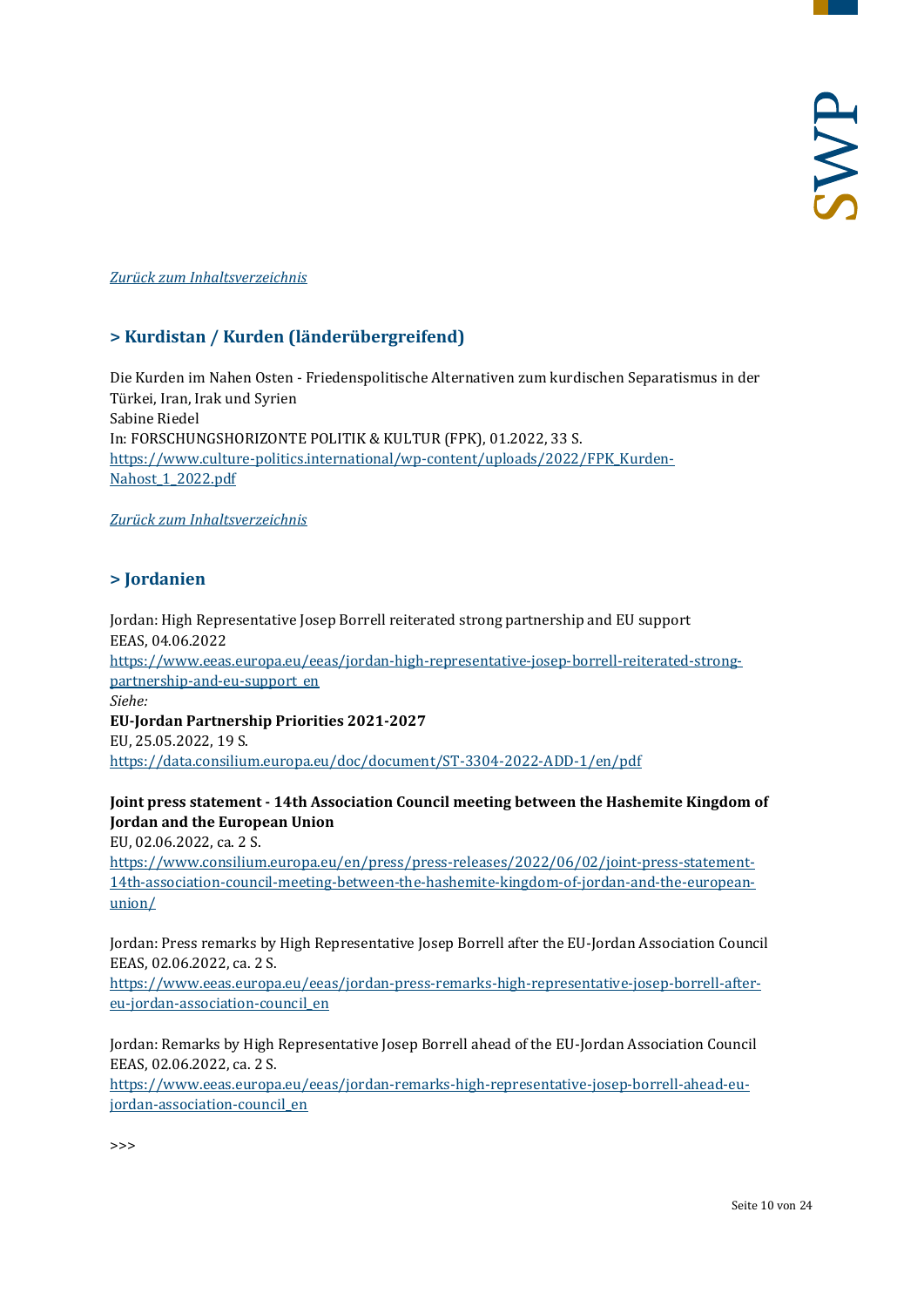Jordan unveils ambitious plan to jump-start economic growth - World Bank official urges kingdom to encourage women to join workforce Khaled Yacoub Oweis The National, 06.06.2022, ca. 2 S. [https://www.thenationalnews.com/mena/2022/06/06/jordan-unveils-ambitious-plan-to-reverse](https://www.thenationalnews.com/mena/2022/06/06/jordan-unveils-ambitious-plan-to-reverse-stagnant-economy/)[stagnant-economy/](https://www.thenationalnews.com/mena/2022/06/06/jordan-unveils-ambitious-plan-to-reverse-stagnant-economy/)

**Latest Political Reforms in Jordan: Systemic Changes on the Horizon?** Karim Merhej TIMEP, 25.05.2022, ca. 3 S. [https://timep.org/commentary/analysis/latest-political-reforms-in-jordan-systemic-changes-on](https://timep.org/commentary/analysis/latest-political-reforms-in-jordan-systemic-changes-on-the-horizon/)[the-horizon/](https://timep.org/commentary/analysis/latest-political-reforms-in-jordan-systemic-changes-on-the-horizon/)

**Jordan's Security Challenge: All Not Quiet on the Northern Front** Osama Al-Sharif EPC, 30.05.2022, ca. 2 S. <https://epc.ae/en/details/brief/jordan-s-security-challenge-all-not-quiet-on-the-northern-front>

<span id="page-10-0"></span>*[Zurück zum Inhaltsverzeichnis](#page-0-0)*

#### **> Golfstaaten / GKR**

The Gulf region: Economic indicators and trade with EU EPRS, 31.05.2022, 2 S. [https://www.europarl.europa.eu/Reg-](https://www.europarl.europa.eu/RegData/etudes/ATAG/2022/729383/EPRS_ATA(2022)729383_EN.pdf)[Data/etudes/ATAG/2022/729383/EPRS\\_ATA\(2022\)729383\\_EN.pdf](https://www.europarl.europa.eu/RegData/etudes/ATAG/2022/729383/EPRS_ATA(2022)729383_EN.pdf)

>>>

# **Dossier: Deciphering Power - The Gulf's Nascent Ruling Classes**

*Inhalt:*

- Not Only Royals: The Gulf's Policy-Makers in the 2020s / Eleonora Ardemagni
- Visions, Technocrats, and the Shifting Social Contract in the Gulf Countries / Sanam Vakil
- New Religious Elites in Saudi Arabia: Replacement or Displacement? / Kristin Smith Diwan
- Young Leaders and Diplomats: The New Faces of Gulf Power / Emma Soubrier
- Emirati and Saudi Women: Time for High Positions, Not Yet for Power / Eman Alhussein ISPI, 03.06.2022, ca. 10 S.

[https://www.ispionline.it/it/pubblicazione/deciphering-power-gulfs-nascent-ruling-classes-](https://www.ispionline.it/it/pubblicazione/deciphering-power-gulfs-nascent-ruling-classes-35237)[35237](https://www.ispionline.it/it/pubblicazione/deciphering-power-gulfs-nascent-ruling-classes-35237)

**China-GCC Digital Economic Cooperation in the Age of Strategic Rivalry** Mordechai Chaziza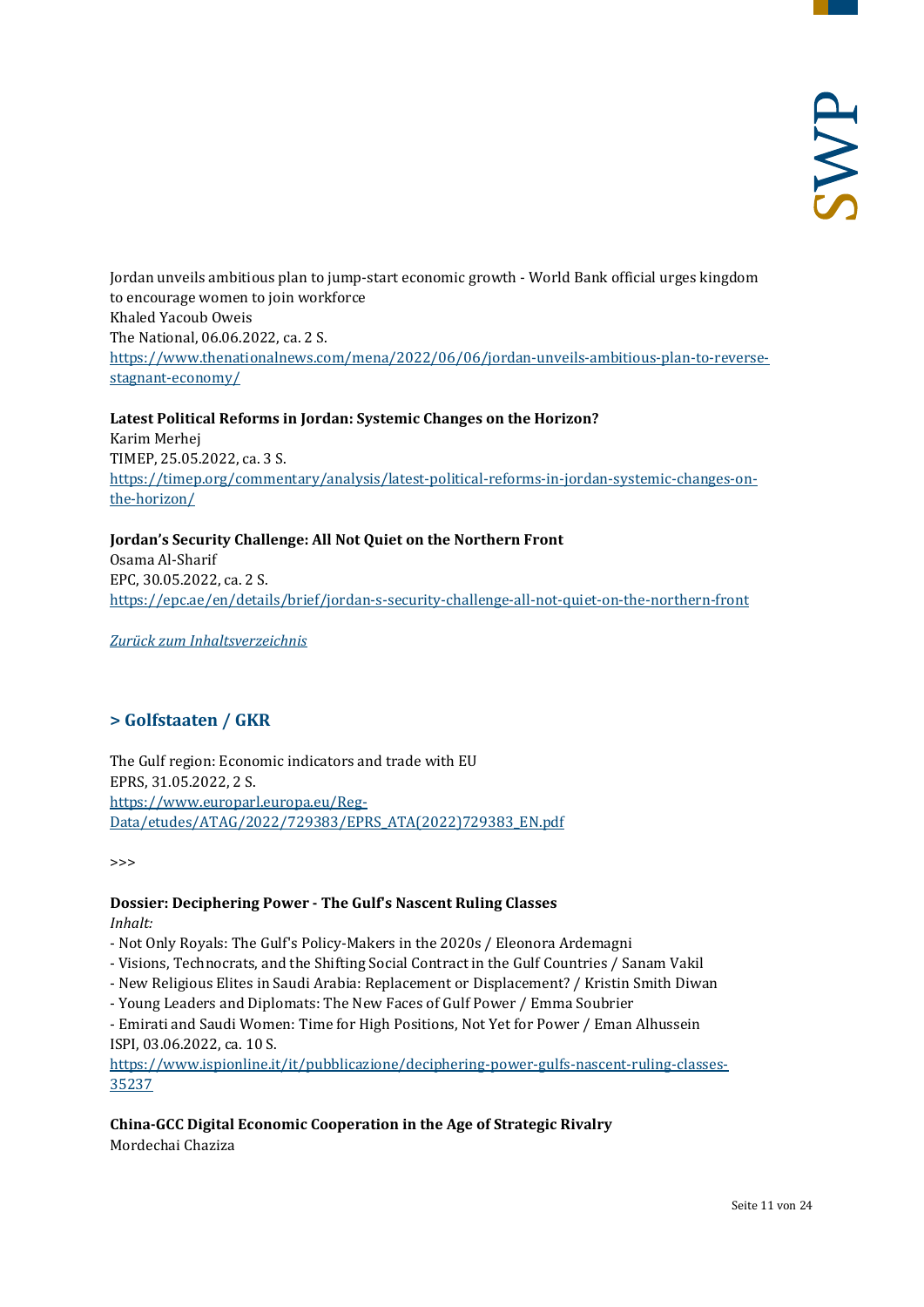MEI, 07.06.2022, ca. 2 S. <https://www.mei.edu/publications/china-gcc-digital-economic-cooperation-age-strategic-rivalry>

*[Zurück zum Inhaltsverzeichnis](#page-0-0)*

#### <span id="page-11-0"></span>**> Katar**

Secretary Antony J. Blinken And Qatari Deputy Prime Minister and Foreign Minister Mohammed bin Abdulrahman Al Thani Before Their Meeting US DoS, 06.06.2022 [https://www.state.gov/secretary-antony-j-blinken-and-qatari-deputy-prime-minister-and-foreign](https://www.state.gov/secretary-antony-j-blinken-and-qatari-deputy-prime-minister-and-foreign-minister-mohammed-bin-abdulrahman-al-thani-before-their-meeting/)[minister-mohammed-bin-abdulrahman-al-thani-before-their-meeting/](https://www.state.gov/secretary-antony-j-blinken-and-qatari-deputy-prime-minister-and-foreign-minister-mohammed-bin-abdulrahman-al-thani-before-their-meeting/)

 $\rightarrow$ 

**Doha's Diversification Drive Post-Blockade** Nima Khorrami MEI-NUS, 29.03.2022, 21 S. <https://mei.nus.edu.sg/wp-content/uploads/2022/03/Insight-276-Nima-Khorrami.pdf>

<span id="page-11-1"></span>*[Zurück zum Inhaltsverzeichnis](#page-0-0)*

#### **> VAE**

**UAE: Sweeping Legal 'Reforms' Deepen Repression - Abusive Provisions Remain; New Measures Increase Rights Restrictions** HRW, 05.06.2022, ca. 3 S. <https://www.hrw.org/news/2022/06/05/uae-sweeping-legal-reforms-deepen-repression>

>>>

**EPC-DAFG Symposium Discusses Potential for Broader UAE-Germany Cooperation** EPC, 01.06.2022, ca. 2 S. [https://epc.ae/en/details/news/epc-dafg-symposium-discusses-potential-for-broader-uae](https://epc.ae/en/details/news/epc-dafg-symposium-discusses-potential-for-broader-uae-germany-cooperation-in-trade-energy-and-defense)[germany-cooperation-in-trade-energy-and-defense](https://epc.ae/en/details/news/epc-dafg-symposium-discusses-potential-for-broader-uae-germany-cooperation-in-trade-energy-and-defense)

Die Kurzsichtigkeit der deutsch-emiratischen Energiepartnerschaft Alexander Reiffenstuel Dis.orient, 02.06.2022, ca. 2 S. [https://www.disorient.de/magazin/die-kurzsichtigkeit-der-deutsch-emiratischen-energiepartner](https://www.disorient.de/magazin/die-kurzsichtigkeit-der-deutsch-emiratischen-energiepartnerschaft)[schaft](https://www.disorient.de/magazin/die-kurzsichtigkeit-der-deutsch-emiratischen-energiepartnerschaft)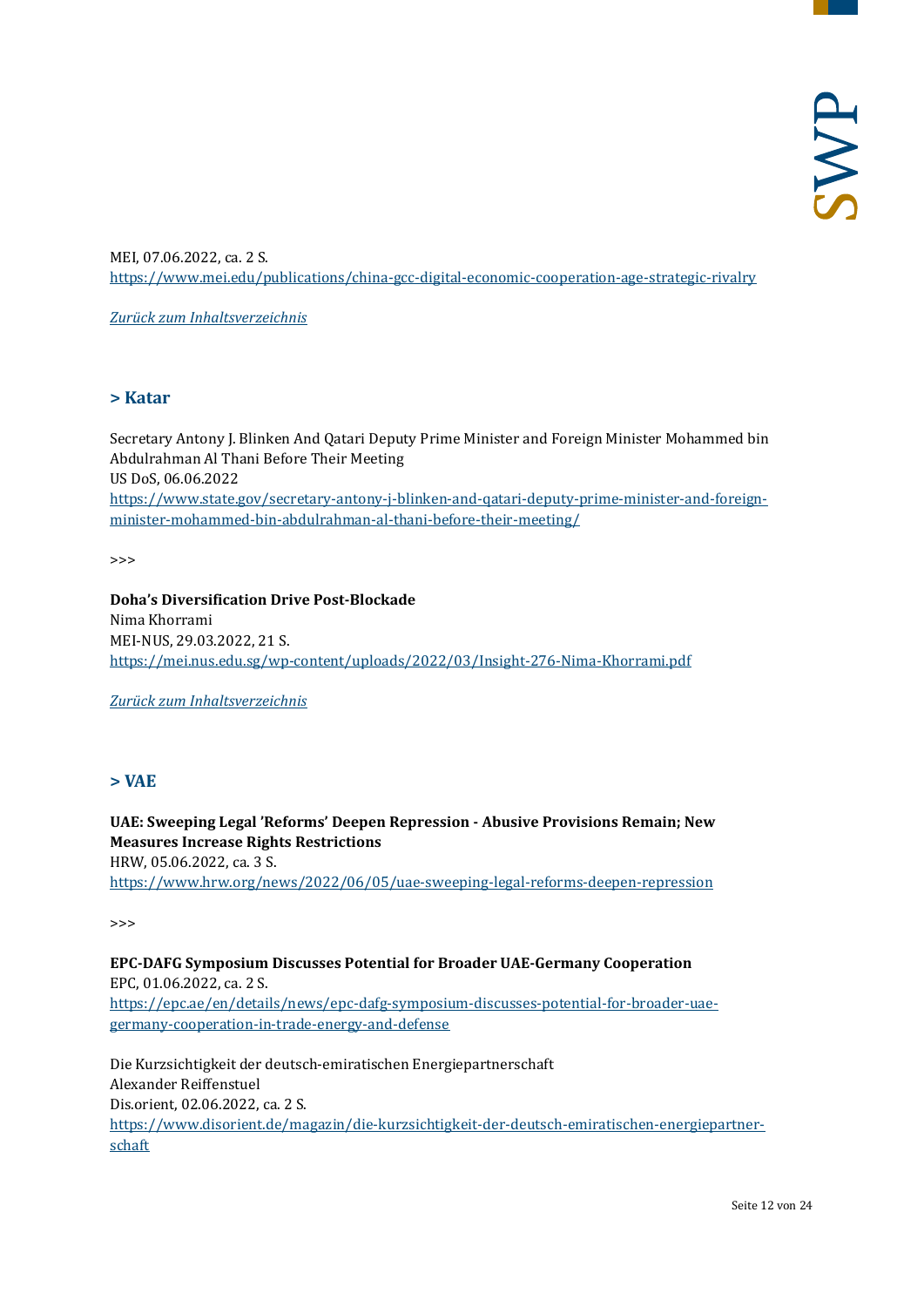>>>

#### **Khalifa bin Zayed's Succession in the UAE: An Old New Course?** Courtney Freer, Andreas Krieg, Cinzia Bianco, Kristin Smith Diwan, Eleonora Ardemagni ISPI, 19.05.2022, ca. 2 S. [https://www.ispionline.it/en/pubblicazione/khalifa-bin-zayeds-succession-uae-old-new-course-](https://www.ispionline.it/en/pubblicazione/khalifa-bin-zayeds-succession-uae-old-new-course-35084)[35084](https://www.ispionline.it/en/pubblicazione/khalifa-bin-zayeds-succession-uae-old-new-course-35084)

**UAE security pact: Does US stand for 'Uncle Sucker'?**  Daniel Larison Responsible Statecraft, 03.06.2022, ca. 3 S. <https://responsiblestatecraft.org/2022/06/03/uae-security-pact-does-us-stand-for-uncle-sucker/>

#### **Why Now? Deconstructing and Contextualising the UAE's Olive Branch to Iran and Turkey**

Leonardo Jacopo Maria Mazzucco MEI-NUS, 03.05.2022, ca. 5 S. [https://mei.nus.edu.sg/publication/mei-perspectives-series-21-why-now-deconstructing-and](https://mei.nus.edu.sg/publication/mei-perspectives-series-21-why-now-deconstructing-and-contextualising-the-uaes-olive-branch-to-iran-and-turkey/)[contextualising-the-uaes-olive-branch-to-iran-and-turkey/](https://mei.nus.edu.sg/publication/mei-perspectives-series-21-why-now-deconstructing-and-contextualising-the-uaes-olive-branch-to-iran-and-turkey/)

<span id="page-12-0"></span>*[Zurück zum Inhaltsverzeichnis](#page-0-0)*

#### **> Saudi-Arabien**

Saudi Arabia: Release Abdullah al-Howaiti, revoke death sentence UN, 31.05.2022, ca. 2 S. <https://news.un.org/en/story/2022/05/1119392>

>>>

Saudi crown prince balances Turkey visit with stops in Greece and Cyprus Fehim Tastekin Al Monitor, 02.06.2022, ca. 2 S. [https://www.al-monitor.com/originals/2022/06/saudi-crown-prince-balances-turkey-visit-stops](https://www.al-monitor.com/originals/2022/06/saudi-crown-prince-balances-turkey-visit-stops-greece-and-cyprus)[greece-and-cyprus](https://www.al-monitor.com/originals/2022/06/saudi-crown-prince-balances-turkey-visit-stops-greece-and-cyprus)

**Turkish Reasons for a Rapprochement with Saudi Arabia** Mustafa Gurbuz ACW, 02.06.2022, ca. 3 S. <https://arabcenterdc.org/resource/turkish-reasons-for-a-rapprochement-with-saudi-arabia/>

**Saudi Reasons for a Rapprochement with Turkey** Kristian Coates Ulrichsen ACW, 31.05.2022, ca. 3 S.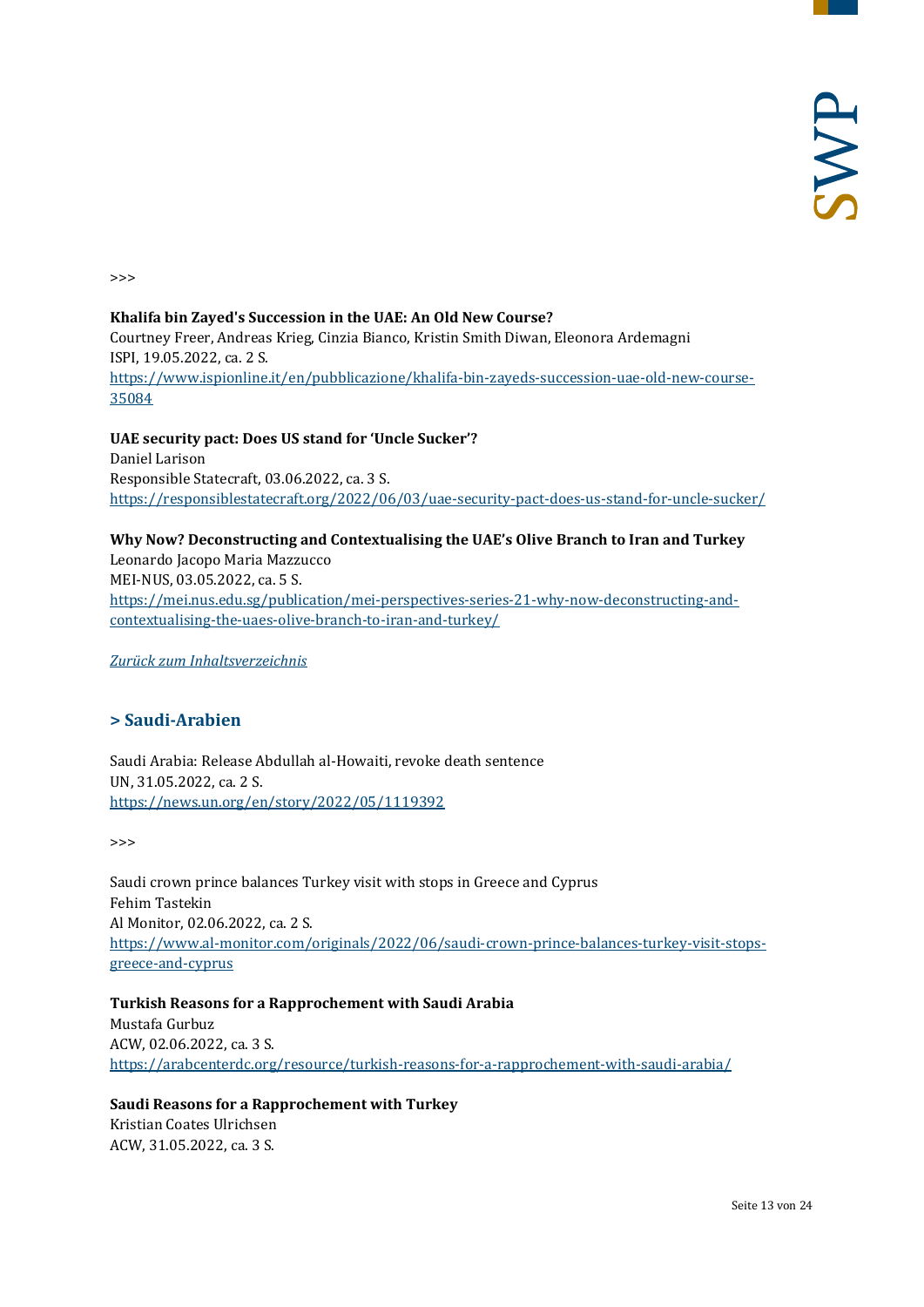<https://arabcenterdc.org/resource/saudi-reasons-for-a-rapprochement-with-turkey/>

**Bowing to the Prince - Why It's a Mistake for Biden to Visit Saudi Arabia** Dalia Dassa Kaye FA (online), 03.06.2022, ca. 2 S. *Preview und Volltext für SWP:* <https://www.foreignaffairs.com/articles/saudi-arabia/2022-06-03/bowing-prince>

**US-Saudi relations bend but don't break** Douglas London MEI, 06.06.2022, ca. 2 S. <https://www.mei.edu/publications/us-saudi-relations-bend-dont-break>

<span id="page-13-0"></span>*[Zurück zum Inhaltsverzeichnis](#page-0-0)*

#### **> Jemen**

#### **Security Council Press Statement on Yemen** UNSC, 03.06.2022 <https://www.un.org/press/en/2022/sc14923.doc.htm>

Welcoming Truce Renewal for Two Months, Secretary-General Urges Yemen Government, Houthis to Fully Implement Agreement's Terms UN, 02.06.2022 <https://www.un.org/press/en/2022/sgsm21305.doc.htm>

Press briefing notes on Yemen UN-OHCHR, 03.06.2022 <https://www.ohchr.org/en/press-briefing-notes/2022/06/press-briefing-notes-yemen>

President Biden Statement on the UN-Mediated Truce Extension in Yemen The White House, 02.06.2022 [https://www.whitehouse.gov/briefing-room/statements-releases/2022/06/02/president-biden](https://www.whitehouse.gov/briefing-room/statements-releases/2022/06/02/president-biden-statement-on-the-un-mediated-truce-extension-in-yemen/)[statement-on-the-un-mediated-truce-extension-in-yemen/](https://www.whitehouse.gov/briefing-room/statements-releases/2022/06/02/president-biden-statement-on-the-un-mediated-truce-extension-in-yemen/)

The United States Welcomes the Truce Extension in Yemen US DoS, 02.06.2022 <https://www.state.gov/the-united-states-welcomes-the-truce-extension-in-yemen/>

Yemen: Statement by the High Representative on the truce extension EEAS, 02.06.2022 [https://www.eeas.europa.eu/eeas/yemen-statement-high-representative-truce-extension\\_en](https://www.eeas.europa.eu/eeas/yemen-statement-high-representative-truce-extension_en)

EU diplomats conclude visit to Aden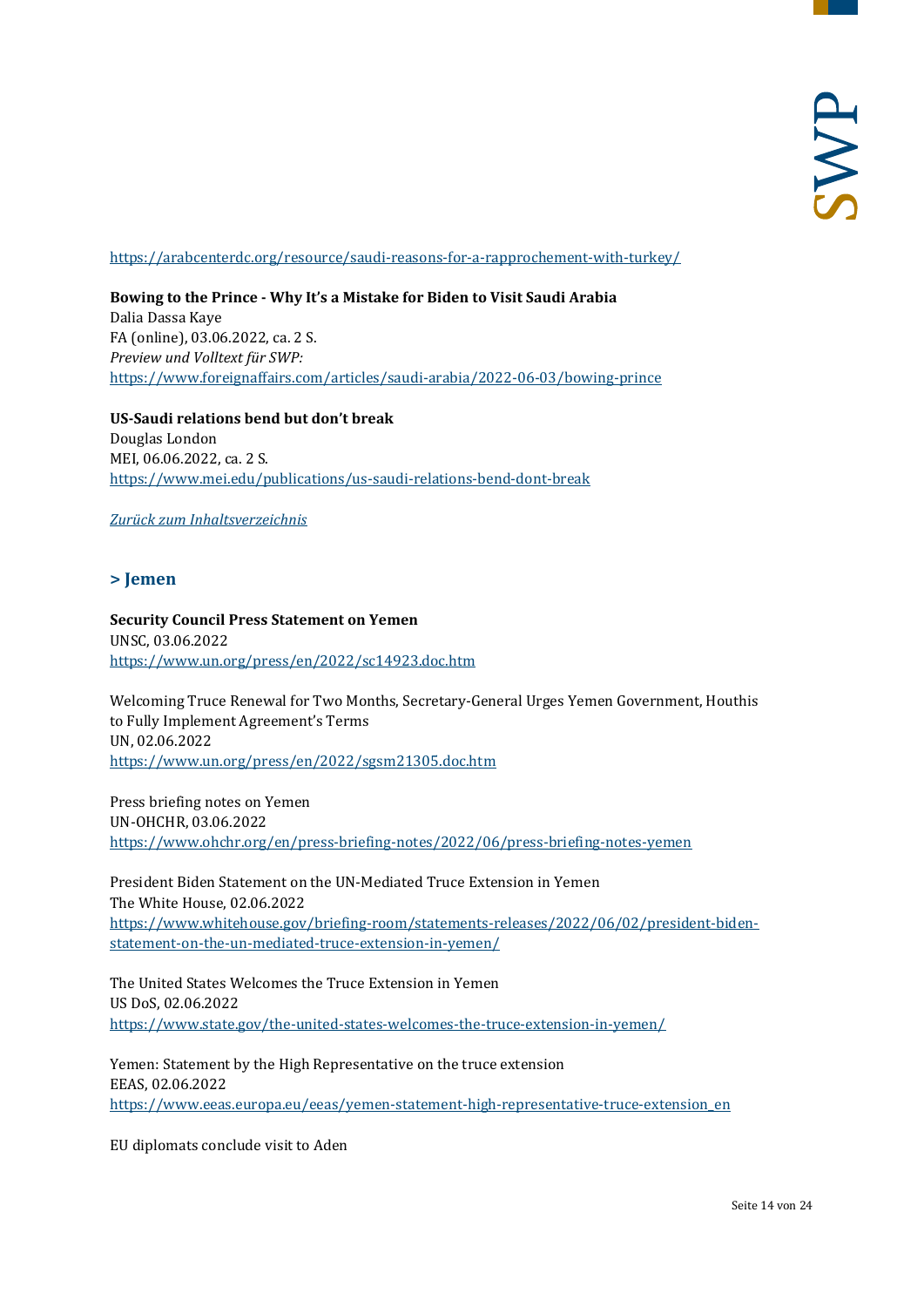EEAS, 02.06.2022 [https://www.eeas.europa.eu/delegations/yemen/eu-diplomats-conclude-visit-aden-0\\_en](https://www.eeas.europa.eu/delegations/yemen/eu-diplomats-conclude-visit-aden-0_en)

>>>

Can a Tenuous Truce in Yemen Actually Lead to Peace? Ahmad Algohbary DAWN, 03.06.2022, ca. 2 S. <https://dawnmena.org/can-a-tenuous-truce-in-yemen-actually-lead-to-peace/>

Economic and Development Challenges Facing Yemen's New Leadership: Evaluating Riyadh's Recommendations EPC, 03.06.2022, ca. 3 S. [https://epc.ae/en/details/featured/economic-and-development-challenges-facing-yemen-s-new](https://epc.ae/en/details/featured/economic-and-development-challenges-facing-yemen-s-new-leadership-evaluating-riyadh-s-consultation-recommendations)[leadership-evaluating-riyadh-s-consultation-recommendations](https://epc.ae/en/details/featured/economic-and-development-challenges-facing-yemen-s-new-leadership-evaluating-riyadh-s-consultation-recommendations)

**The Truce in Yemen: A Ray of Hope or Another Failed Opportunity?** Mohammed Sinan Siyech Al Sharq Strategic Research, 26.05.2022, 9 S. <https://research.sharqforum.org/download/32602/>

>>>

**America's Endless Counterterrorism War in Yemen - A Strategic Assessment** David Sterman America Foundation, 04.2022, 124 S. [https://d1y8sb8igg2f8e.cloudfront.net/documents/Americas\\_Endless\\_Counterterror](https://d1y8sb8igg2f8e.cloudfront.net/documents/Americas_Endless_Counterterrorism_War_in_Yemen.pdf)[ism\\_War\\_in\\_Yemen.pdf](https://d1y8sb8igg2f8e.cloudfront.net/documents/Americas_Endless_Counterterrorism_War_in_Yemen.pdf) @WAO

<span id="page-14-0"></span>*[Zurück zum Inhaltsverzeichnis](#page-0-0)*

#### **> Iran**

**IAEA Director General's Introductory Statement to the Board of Governors** IAEA, 06.06.2022, ca. 2 S. [https://www.iaea.org/newscenter/statements/iaea-director-generals-introductory-statement-to](https://www.iaea.org/newscenter/statements/iaea-director-generals-introductory-statement-to-the-board-of-governors-6-june-2022)[the-board-of-governors-6-june-2022](https://www.iaea.org/newscenter/statements/iaea-director-generals-introductory-statement-to-the-board-of-governors-6-june-2022)

**The IAEA's Iran NPT Safeguards Report - May 2022** David Albright, Sarah Burkhard, Andrea Stricker ISIS, 02.06.2022, 13 S. [https://isis-online.org/uploads/isis-reports/docu](https://isis-online.org/uploads/isis-reports/documents/The_IAEA%E2%80%99s_Iran_NPT_Safeguards_Report_-_June_2_2022.pdf)ments/The\_IAEA%E2%80%99s\_Iran\_NPT\_Safeguards\_Report - June 2\_2022.pdf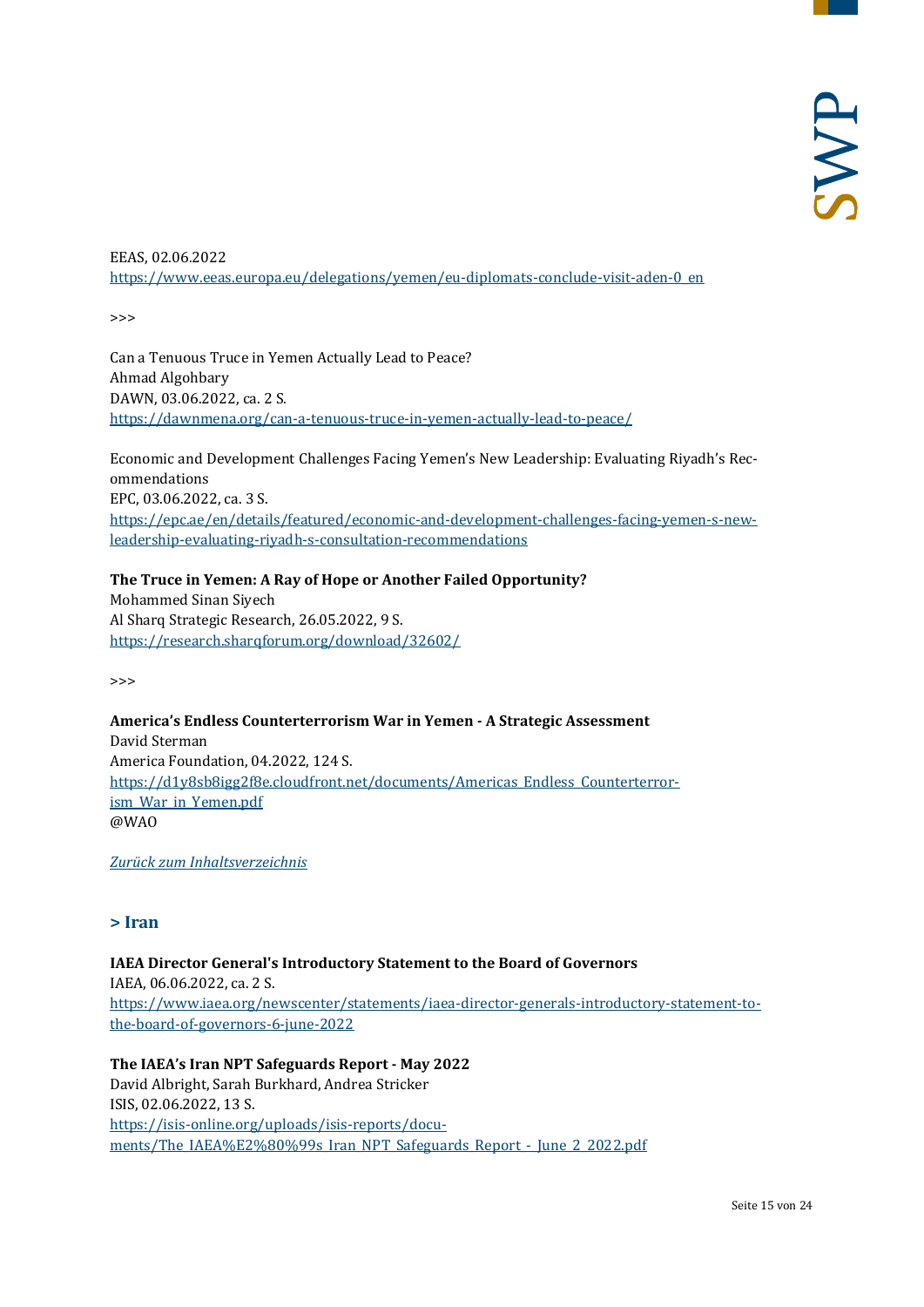**Analysis of IAEA Iran Verification and Monitoring Report - May 2022** David Albright, Sarah Burkhard, Andrea Stricker ISIS, 06.06.2022, 19 S. [https://isis-online.org/uploads/isis-reports/documents/Analy](https://isis-online.org/uploads/isis-reports/documents/Analysis_of_May_2022_IAEA_Iran_Verification_Report_June_6_2022_Final.pdf)[sis\\_of\\_May\\_2022\\_IAEA\\_Iran\\_Verification\\_Report\\_June\\_6\\_2022\\_Final.pdf](https://isis-online.org/uploads/isis-reports/documents/Analysis_of_May_2022_IAEA_Iran_Verification_Report_June_6_2022_Final.pdf)

>>>

Limits on Iran's nuclear program are needed more than ever Mark Fitzpatrick Al Monitor, 03.06.2022, ca. 2 S. [https://www.al-monitor.com/originals/2022/06/limits-irans-nuclear-program-are-needed-more](https://www.al-monitor.com/originals/2022/06/limits-irans-nuclear-program-are-needed-more-ever)[ever](https://www.al-monitor.com/originals/2022/06/limits-irans-nuclear-program-are-needed-more-ever)

Iran Nuclear Explainer Simon Henderson WINEP, 02.06.2022, ca. 2 S. <https://www.washingtoninstitute.org/policy-analysis/iran-nuclear-explainer>

Deal or No Deal: Update on Iran's Nuclear Program Elliott Abrams, Robert J. Einhorn, Laura Rockwood CFR, 01.06.2022, ca. 3 S. <https://www.cfr.org/event/deal-or-no-deal-update-irans-nuclear-program>

#### **How 'national narratives' shaped US-Iran relations**

Gary Sick Responsible Statecraft, 25.05.2022, ca. 3 S. <https://responsiblestatecraft.org/2022/05/25/how-national-narratives-shaped-us-iran-relations/> *Siehe:* Republics of Myth: National Narratives and the US-Iran Conflict Hussein Banai, Malcolm Byrne, and John Tirman Johns Hopkins University Press, 04.2022, 432 S. *Übersicht und Bestellung:* <https://www.press.jhu.edu/books/title/12454/republics-myth>

>>>

Iran und der Ukraine-Krieg - Ali Khamenei wappnet sich für die Zukunft Ali Sadrzadeh Qantara.de, 01.06.2022, ca. 2 S. [https://de.qantara.de/inhalt/iran-und-der-ukraine-krieg-ali-khamenei-wappnet-sich-fuer-die](https://de.qantara.de/inhalt/iran-und-der-ukraine-krieg-ali-khamenei-wappnet-sich-fuer-die-zukunft)[zukunft](https://de.qantara.de/inhalt/iran-und-der-ukraine-krieg-ali-khamenei-wappnet-sich-fuer-die-zukunft)

Iran's drone factory in Tajikistan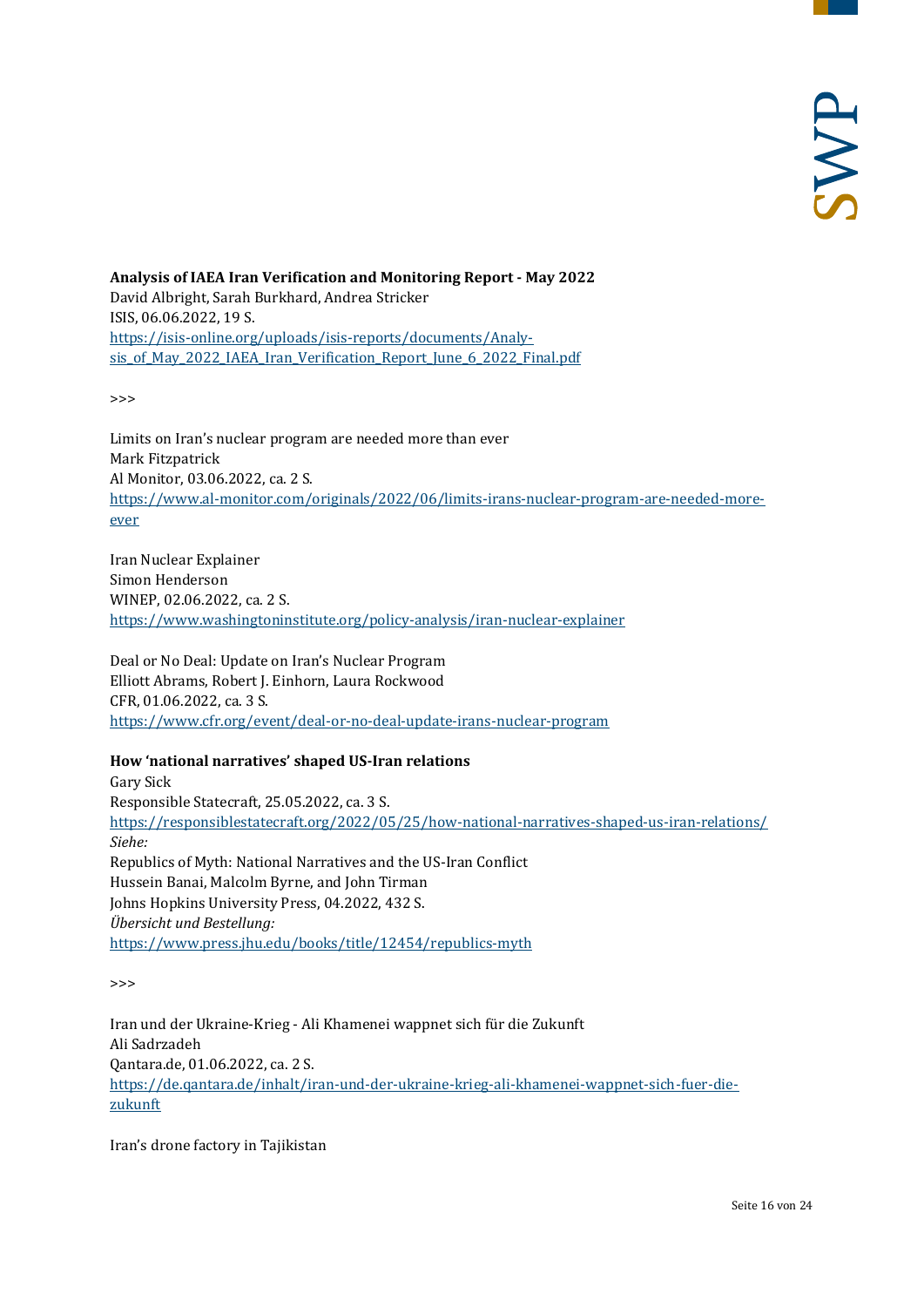Eric Lob MEI, 03.06.2022, ca. 2 S. <https://www.mei.edu/publications/irans-drone-factory-tajikistan>

<span id="page-16-0"></span>*[Zurück zum Inhaltsverzeichnis](#page-0-0)*

## **> Ägypten**

**Launch of EU-Egypt Migration Hub** - Ambassador Christian Berger EEAS, 06.06.2022 [https://www.eeas.europa.eu/delegations/egypt/launch-eu-egypt-migration-hub\\_en](https://www.eeas.europa.eu/delegations/egypt/launch-eu-egypt-migration-hub_en)

**Launching of the EU/EBRD Advisory Component under the New Financial Inclusion Framework in Egypt** - Ambassador Christian Berger EEAS, 06.06.2022 [https://www.eeas.europa.eu/delegations/egypt/launching-euebrd-advisory-component-under-](https://www.eeas.europa.eu/delegations/egypt/launching-euebrd-advisory-component-under-new-financial-inclusion-framework-egypt_en)

[new-financial-inclusion-framework-egypt\\_en](https://www.eeas.europa.eu/delegations/egypt/launching-euebrd-advisory-component-under-new-financial-inclusion-framework-egypt_en)

During His Reception to the Ambassador of the Arab Republic of Egypt to Saudi.. GCC Secretary General Underlines Strategic Relations Between the GCC and Egypt GKR, 05.06.2022

<http://www.gcc-sg.org/ar-sa/MediaCenter/NewsCooperation/News/Pages/news2022-6-5-7.aspx>

>>>

With 59 political detainees ordered released since April, do steps toward 'national dialogue' represent a breakthrough for political freedoms?

Rana Mamdouh

Mada Masr, 02.06.2022, ca. 2 S.

[https://www.madamasr.com/en/2022/06/06/feature/politics/with-59-political-detainees](https://www.madamasr.com/en/2022/06/06/feature/politics/with-59-political-detainees-ordered-released-since-april-do-steps-toward-national-dialogue-represent-a-breakthrough-for-political-freedoms/)[ordered-released-since-april-do-steps-toward-national-dialogue-represent-a-breakthrough-for](https://www.madamasr.com/en/2022/06/06/feature/politics/with-59-political-detainees-ordered-released-since-april-do-steps-toward-national-dialogue-represent-a-breakthrough-for-political-freedoms/)[political-freedoms/](https://www.madamasr.com/en/2022/06/06/feature/politics/with-59-political-detainees-ordered-released-since-april-do-steps-toward-national-dialogue-represent-a-breakthrough-for-political-freedoms/)

>>>

Egypt stands to receive \$600 mln in wheat import, silo funding from World Bank, EU Reuters, 02.06.2022 <https://www.reuters.com/article/egypt-wheat-idINL8N2XP3CT>

#### **Egypt's Market Free Capitalism**

Maged Mandour

"For years, economic growth rates have obscured the flaws of Egyptian state capitalism, trapping the economy in a cycle of debt, poverty, and massive crises. ..." Sada, 02.06.2022, ca. 2 S.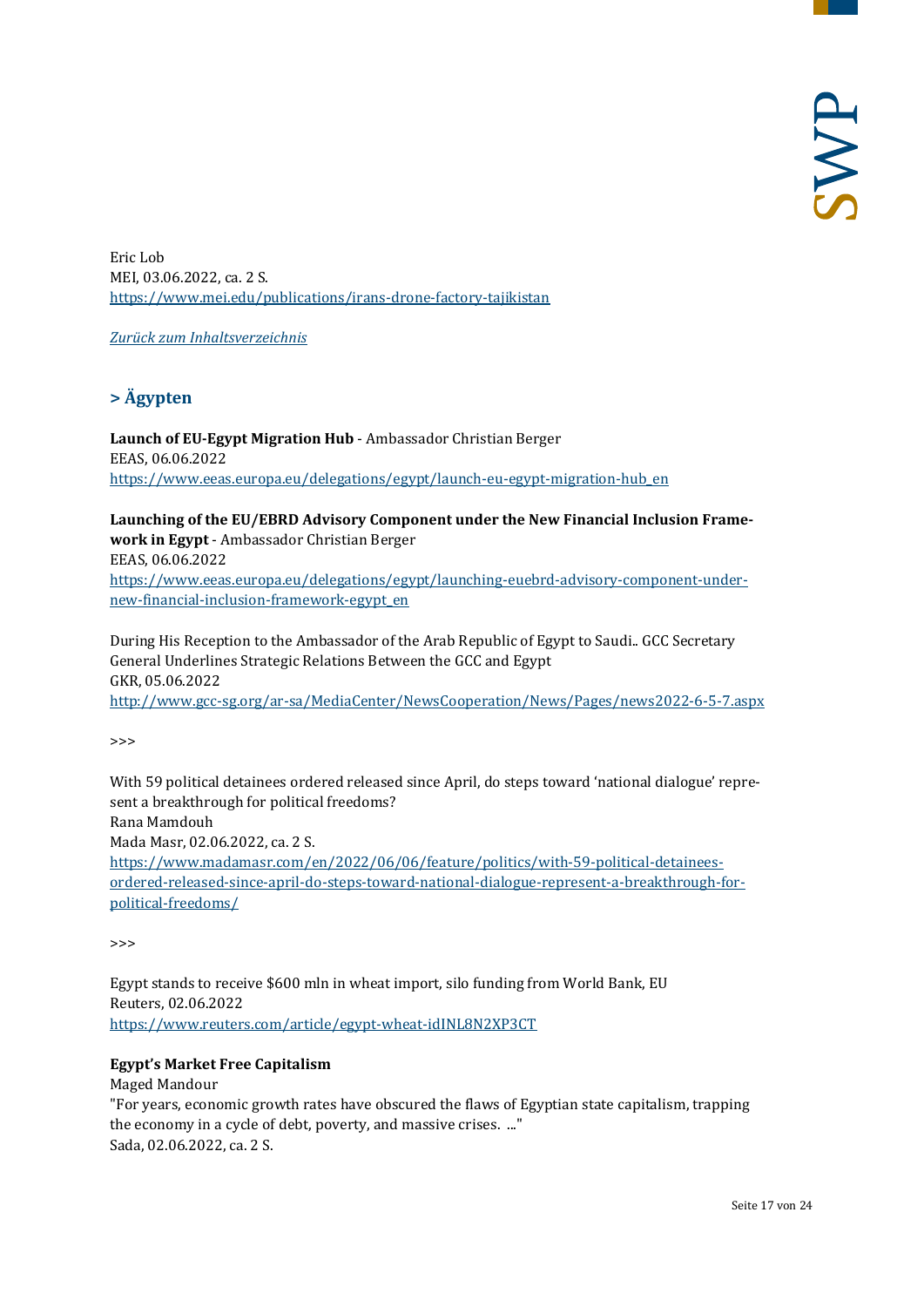<https://carnegieendowment.org/sada/87232>

Siemens-Großauftrag in Ägypten - Mit dem ICE durch das Niltal Karim El Gawhary Qantara.de, 02.06.2022, ca. 2 S. <https://de.qantara.de/inhalt/siemens-grossauftrag-in-aegypten-mit-dem-ice-durch-das-niltal>

>>>

**Egypt's Remilitarized Sinai Is a Future Powder Keg - Egypt and Israel are undermining their peace treaty—and it needs to be stopped.** David Schenker FP, 03.06.2022, ca. 2 S. *Preview und Volltext für SWP:* [https://foreignpolicy.com/2022/06/03/egypt-israel-peace-sinai-islamic-state-military-terrorism](https://foreignpolicy.com/2022/06/03/egypt-israel-peace-sinai-islamic-state-military-terrorism-treaty/)[treaty/](https://foreignpolicy.com/2022/06/03/egypt-israel-peace-sinai-islamic-state-military-terrorism-treaty/)

<span id="page-17-0"></span>*[Zurück zum Inhaltsverzeichnis](#page-0-0)*

#### **> Libyen**

**Security Council Renews Authorization to Inspect Vessels Suspected of Violating Libya Arms Embargo, Adopting Resolution 2635 (2022)** UNSC, 03.06.2022 <https://www.un.org/press/en/2022/sc14920.doc.htm> *Zum Hintergrund:* [https://www.securitycouncilreport.org/whatsinblue/2022/06/libya-sanctions-vote-on-a-draft](https://www.securitycouncilreport.org/whatsinblue/2022/06/libya-sanctions-vote-on-a-draft-resolution.php)[resolution.php](https://www.securitycouncilreport.org/whatsinblue/2022/06/libya-sanctions-vote-on-a-draft-resolution.php)

Security Council Committee on Libya Discusses Final Report of Panel of Experts UNSC, 03.06.2022 <https://www.un.org/press/en/2022/sc14924.doc.htm>

>>>

**Libya's Transition Out of Civil War Has Stalled** Mary Fitzgerald WPR, 01.06.2022, ca. 2 S. *Preview:* [https://www.worldpoliticsreview.com/articles/30576/following-libya-civil-war-transition-is](https://www.worldpoliticsreview.com/articles/30576/following-libya-civil-war-transition-is-stalled)[stalled](https://www.worldpoliticsreview.com/articles/30576/following-libya-civil-war-transition-is-stalled) *Volltext für SWP auf Anfrage von mir!*

**Libya's Persistent Political Polarization Amid Islamic State's bid to Remain Relevant**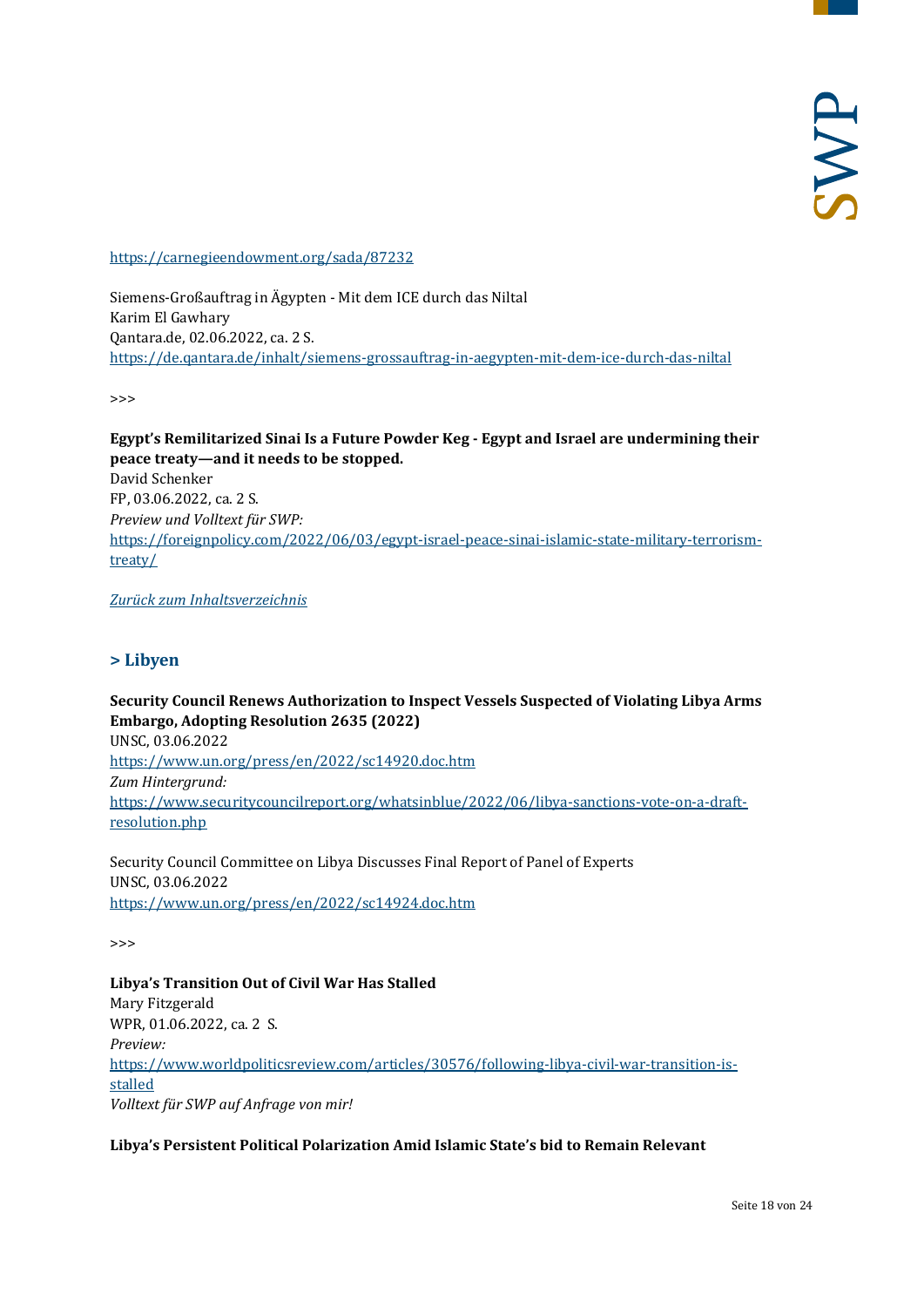Dario Cristiani In: TM, 03.06.2022, S. 7-11. <https://jamestown.org/wp-content/uploads/2022/06/TM-PDF.pdf>

#### **The Scramble for Libya**

Emadeddin Badi, Anas El Gomati, Federica Saini Fasanotti, Wolfram Lacher, Jalel Harchaoui, Galip Dalay, Chiara Lovotti ISPI, 26.05.2022, ca. 2 S. <https://www.ispionline.it/en/pubblicazione/scramble-libya-35183>

#### **Libye: guerres et convoitises** [Themenschwerpunkt]

Barah Mikaïl (dir.) *Inhalt u.a.:*

- Libye, une faillite révolutionnaire? / Barah Mikaı̈l

- Libya's Government of National (Dis)Unity: the misleading choreography of conflict resolution / Emadeddin Badi

- Stratégies russes en Libye : le déploiement d'une politique étrangère multifacette / Adlene Mohammedi

- Turkey's Evolving Strategy in Libya: A Winning Gambit for Erdoğan? / Samuel Ramani
- Égypte : affaiblir les islamistes en Libye / Hicham Mourad
- The mirror effect: the EU, Libya, and their fractures / Arturo Varvelli, Lorena Stella Martini
- Les errances de la politique de la France en Libye / Roland Lombardi
- Les salafistes libyens après la révolution / Théo Blanc, Virginie Collombier
- Khalifa Haftar : économie de guerre et militarisation du jeu politique / Mouloud Souilah In: Confluences Méditerranée, N° 118 – Automne 2021, ca. 200 S.

*Übersicht, Abstracts und Downloads für SWP:* <https://iremmo.org/confluences-mediterranee-partenaires/libye-guerres-et-convoitises/>

<span id="page-18-0"></span>*[Zurück zum Inhaltsverzeichnis](#page-0-0)*

#### **> Tunesien**

The 'Nightmare' of Being Gay in Tunisia Dario Sabaghi DAWN, 03.06.2022, ca. 2 S. <https://dawnmena.org/the-nightmare-of-being-gay-in-tunisia/>

>>>

**Tunisia: President Kais Saied's power grab undermines democracy** DW, 03.06.2022, ca. 2 S. [https://www.dw.com/en/tunisia-president-kais-saieds-power-grab-undermines-democracy/a-](https://www.dw.com/en/tunisia-president-kais-saieds-power-grab-undermines-democracy/a-62022593)[62022593](https://www.dw.com/en/tunisia-president-kais-saieds-power-grab-undermines-democracy/a-62022593)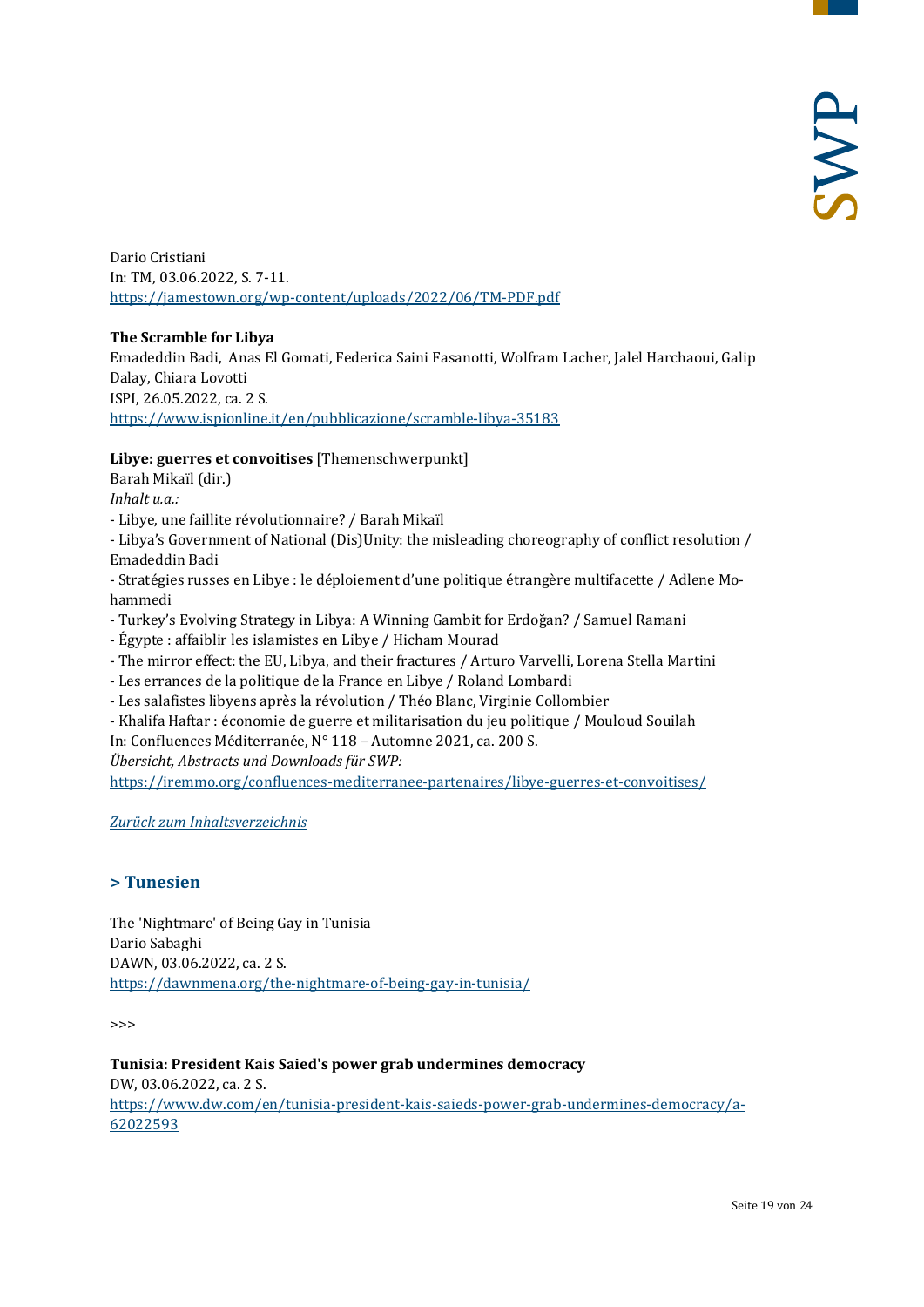**Cutting Aid Won't Pull Tunisia Away From Authoritarianism** Sarah Yerkes "President Kais Saied needs more carrots than sticks. ..." CEIP, 02.06.2022, ca. 2 S. [https://carnegieendowment.org/2022/06/02/cutting-aid-won-t-pull-tunisia-away-from-authori](https://carnegieendowment.org/2022/06/02/cutting-aid-won-t-pull-tunisia-away-from-authoritarianism-pub-87244)[tarianism-pub-87244](https://carnegieendowment.org/2022/06/02/cutting-aid-won-t-pull-tunisia-away-from-authoritarianism-pub-87244)

Wem gehört der Grund und Boden? Martha Ninova Dis:orient, 30.05.2022, ca. 3 S. <https://www.disorient.de/magazin/wem-gehoert-der-grund-und-boden>

<span id="page-19-0"></span>*[Zurück zum Inhaltsverzeichnis](#page-0-0)*

#### **> Marokko**

#### **Escalating Repression in Morocco** Abdellatif El Hamamouchi Sada, 12.05.2022, ca. 2 S. <https://carnegieendowment.org/sada/87116>

<span id="page-19-1"></span>*[Zurück zum Inhaltsverzeichnis](#page-0-0)*

#### **> EU - Mittelmeerraum / MENA-Region**

#### **Méditerranée: notre mer au XXIe siècle** [Themenschwerpunkt]

Matthieu Brun, Elen Lemaître-Curri (dir.)

*Inhalt u.a.:*

- Les enjeux stratégiques de l'immigration clandestine en Méditerranée / Manon Poirier
- La mer Méditerranée entre changements climatiques et dégradations environnementales: quels défis pour la coopération? / Elen Lemaître-Curri, François Guerquin

- Énergie éolienne en Méditerranée : nouvelle source de conflits ou opportunité de coopération renouvelée? / Christophe Le Visage

- Le gaz en Méditerranée orientale, un déterminant dans la géopolitique régionale / Noémie Rebière

- La coopération en mer Méditerranée n'est pas seulement l'œuvre de l'UE / Jean-François Coustillière

- Les enjeux d'une coopération des ports méditerranéens dans le cadre de la reconstruction du port de Beyrouth / Lilly Formaleoni

Confluences Méditerranée, N° 120 – Printemps 2022, 209 S.

*Übersicht, Abstracts und Downloads für SWP:*

[https://iremmo.org/publications/confluences-mediterranee/mediterranee-notre-mer-au-xxi](https://iremmo.org/publications/confluences-mediterranee/mediterranee-notre-mer-au-xxi-siecle/)[siecle/](https://iremmo.org/publications/confluences-mediterranee/mediterranee-notre-mer-au-xxi-siecle/)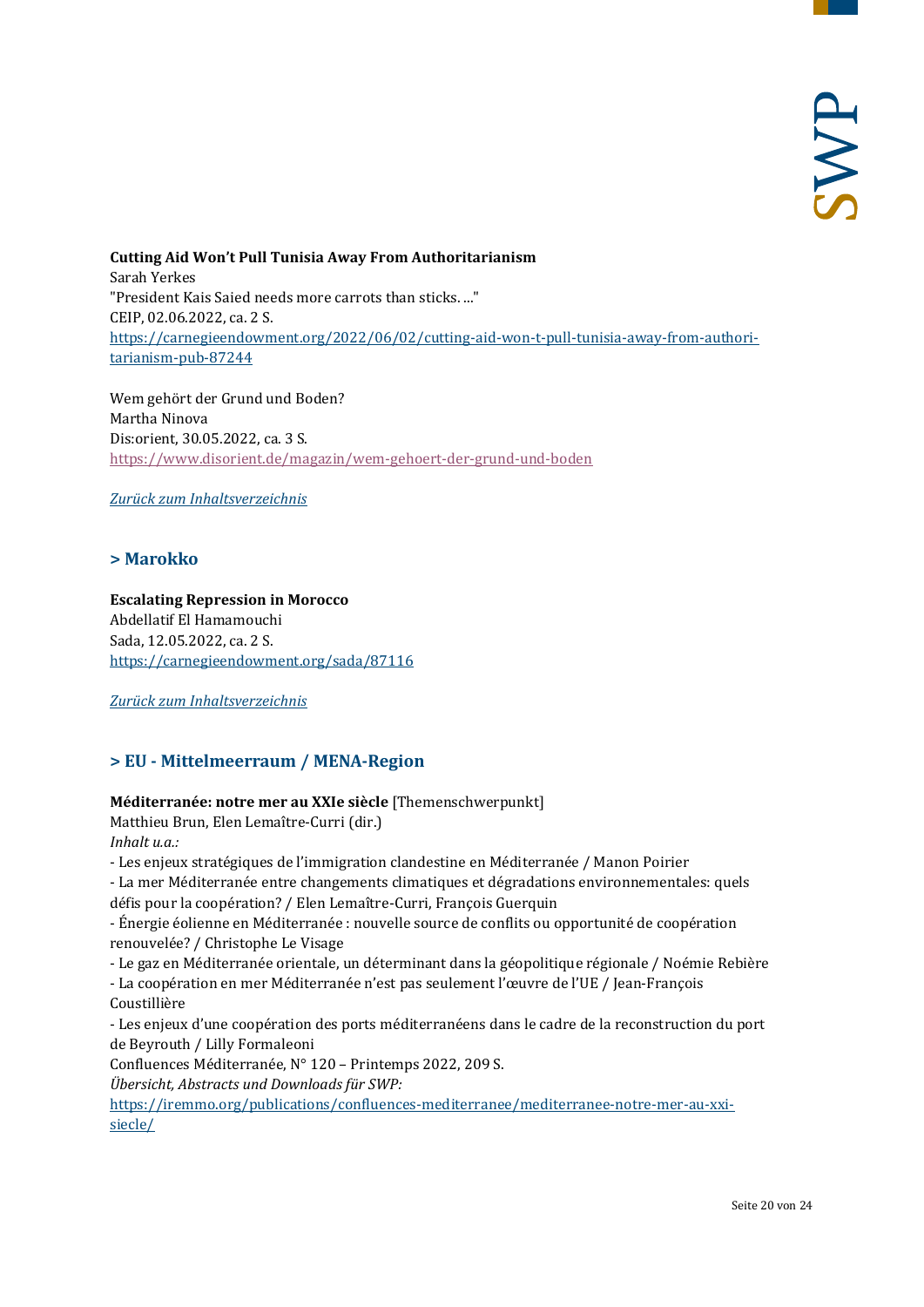#### <span id="page-20-0"></span>*[Zurück zum Inhaltsverzeichnis](#page-0-0)*

#### **> EU - Mittelmeerraum / MENA-Region / Afrika: Migrationspolitik / Flüchtlinge**

**The UK's "Migration Deal" with Rwanda Enters into Force**  Jędrzej Czerep PISM, 06.06.2022, 2 S. [https://www.pism.pl/webroot/upload/files/Komentarz/PISM%20Spotlight%20no%2096-](https://www.pism.pl/webroot/upload/files/Komentarz/PISM%20Spotlight%20no%2096-2022.pdf) [2022.pdf](https://www.pism.pl/webroot/upload/files/Komentarz/PISM%20Spotlight%20no%2096-2022.pdf)

Londres-Kigali, un pacte inique (2/2): Le choix du Rwanda, tout sauf un hasard Nicola Palmer Afrique XXI, 18.05.2022, ca. 3 S. <https://afriquexxi.info/article4982.html>

Londres-Kigali, un pacte inique (1/2): Un accord sur le dos des demandeurs d'asile Abdul Tejan-Cole Afrique XXI, 16.05.2022, ca. 3 S. <https://afriquexxi.info/article4983.html>

<span id="page-20-1"></span>*[Zurück zum Inhaltsverzeichnis](#page-0-0)*

#### **> D / EU - MENA-Region**

**Habeck reist nach Israel, in die Palästinensischen Gebiete und nach Jordanien zum 1. "Mena Europe Future Energy Dialogue"**  BMWK, 06.06.2022 [https://www.bmwk.de/Redaktion/DE/Pressemitteilungen/2022/06/20220606-habeck-reist](https://www.bmwk.de/Redaktion/DE/Pressemitteilungen/2022/06/20220606-habeck-reist-nach-israel.html)[nach-israel.html](https://www.bmwk.de/Redaktion/DE/Pressemitteilungen/2022/06/20220606-habeck-reist-nach-israel.html) *Siehe:* **MENA Europe Future Energy Dialogue (MEFED) - Jordan, 08.-09.06.2022** *Webseite:* <https://mena-europe-energy.org/>

<span id="page-20-2"></span>*[Zurück zum Inhaltsverzeichnis](#page-0-0)*

#### **> Russland / Ukraine - MENA-Region**

How the Western-Russian Confrontation Will Shake the Middle East Hanna Notte ISPI, 09.05.2022, ca. 2 S.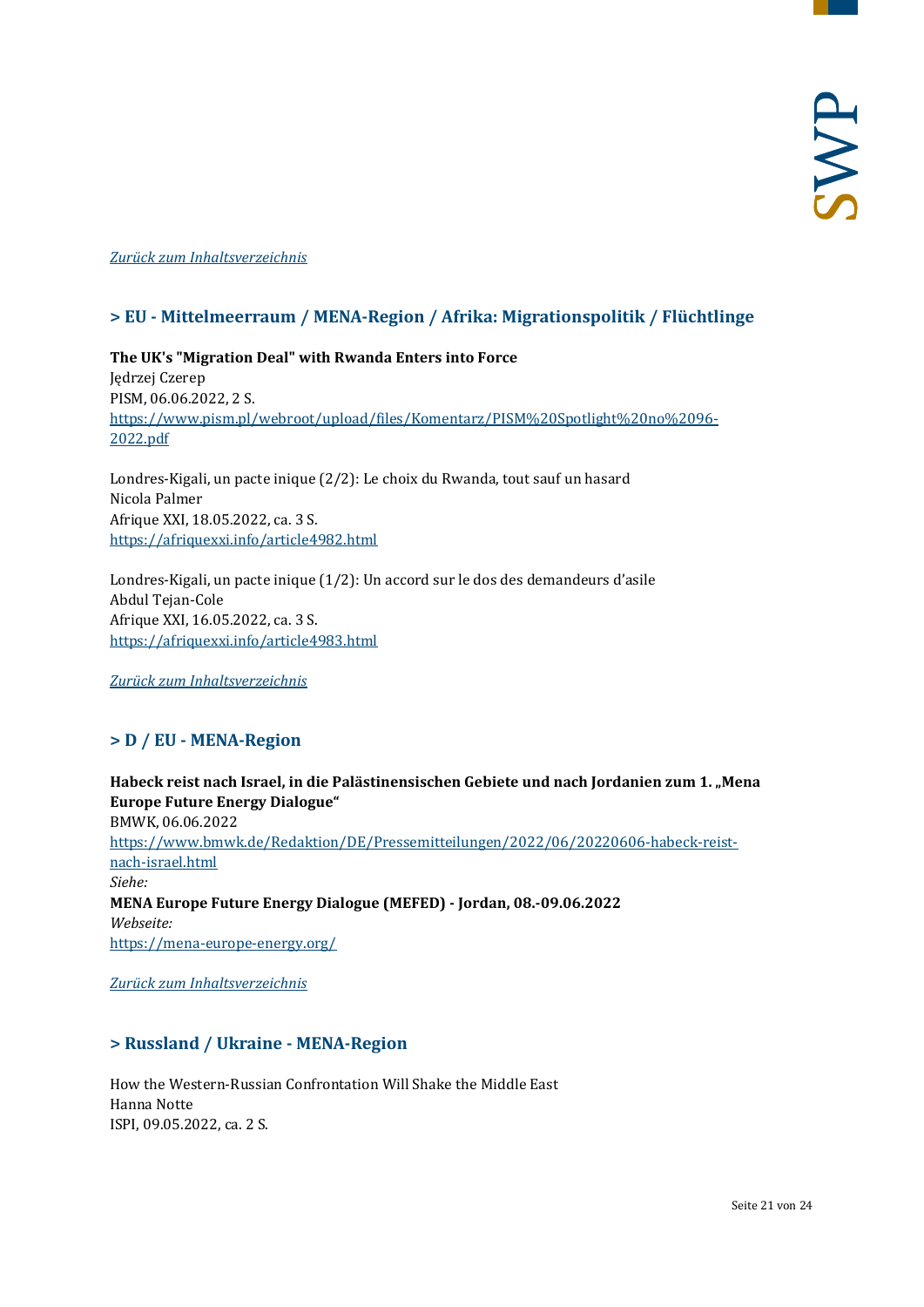[https://www.ispionline.it/en/pubblicazione/how-western-russian-confrontation-will-shake-mid](https://www.ispionline.it/en/pubblicazione/how-western-russian-confrontation-will-shake-middle-east-34858)[dle-east-34858](https://www.ispionline.it/en/pubblicazione/how-western-russian-confrontation-will-shake-middle-east-34858)

<span id="page-21-0"></span>*[Zurück zum Inhaltsverzeichnis](#page-0-0)*

#### **> VR China - MENA-Region**

*Buchhinweis/Neuerscheinung:* **Routledge Handbook on China – Middle East Relations** Jonathan Fulton (ed.) Routledge (Taylor & Francis Group), 2022, 432 S. *Übersicht und Bestellung:* [https://www.routledge.com/Routledge-Handbook-on-ChinaMiddle-East-Relations/Ful](https://www.routledge.com/Routledge-Handbook-on-ChinaMiddle-East-Relations/Fulton/p/book/9780367472702)[ton/p/book/9780367472702](https://www.routledge.com/Routledge-Handbook-on-ChinaMiddle-East-Relations/Fulton/p/book/9780367472702)

<span id="page-21-1"></span>*[Zurück zum Inhaltsverzeichnis](#page-0-0)*

#### **> UN Peacekeeping (allg.)**

The Impact of Women Peacekeepers on Public Support for Peacekeeping in Troop-Contributing Countries Laura Huber "... Draw[s] on two rounds of online public surveys in India and South Africa ..." IPI, 05.2022, 21 S. [https://www.ipinst.org/wp-content/uploads/2022/05/IPI-E-RPT-](https://www.ipinst.org/wp-content/uploads/2022/05/IPI-E-RPT-Impact_of_Women_Peacekeepersweb.pdf)[Impact\\_of\\_Women\\_Peacekeepersweb.pdf](https://www.ipinst.org/wp-content/uploads/2022/05/IPI-E-RPT-Impact_of_Women_Peacekeepersweb.pdf)

<span id="page-21-2"></span>*[Zurück zum Inhaltsverzeichnis](#page-0-0)*

#### **> Staatsstreiche / Militärputsche (global)**

**The US Needs a Global Anti-Coup Strategy** Frances Z. Brown, Thomas Carothers Just Security, 01.06.2022, ca. 2 S. <https://www.justsecurity.org/81725/the-us-needs-a-global-anti-coup-strategy/>

<span id="page-21-3"></span>*[Zurück zum Inhaltsverzeichnis](#page-0-0)*

#### **> Menschenrechte (global/länderbezogen)**

**United Nations Human Rights Report 2021**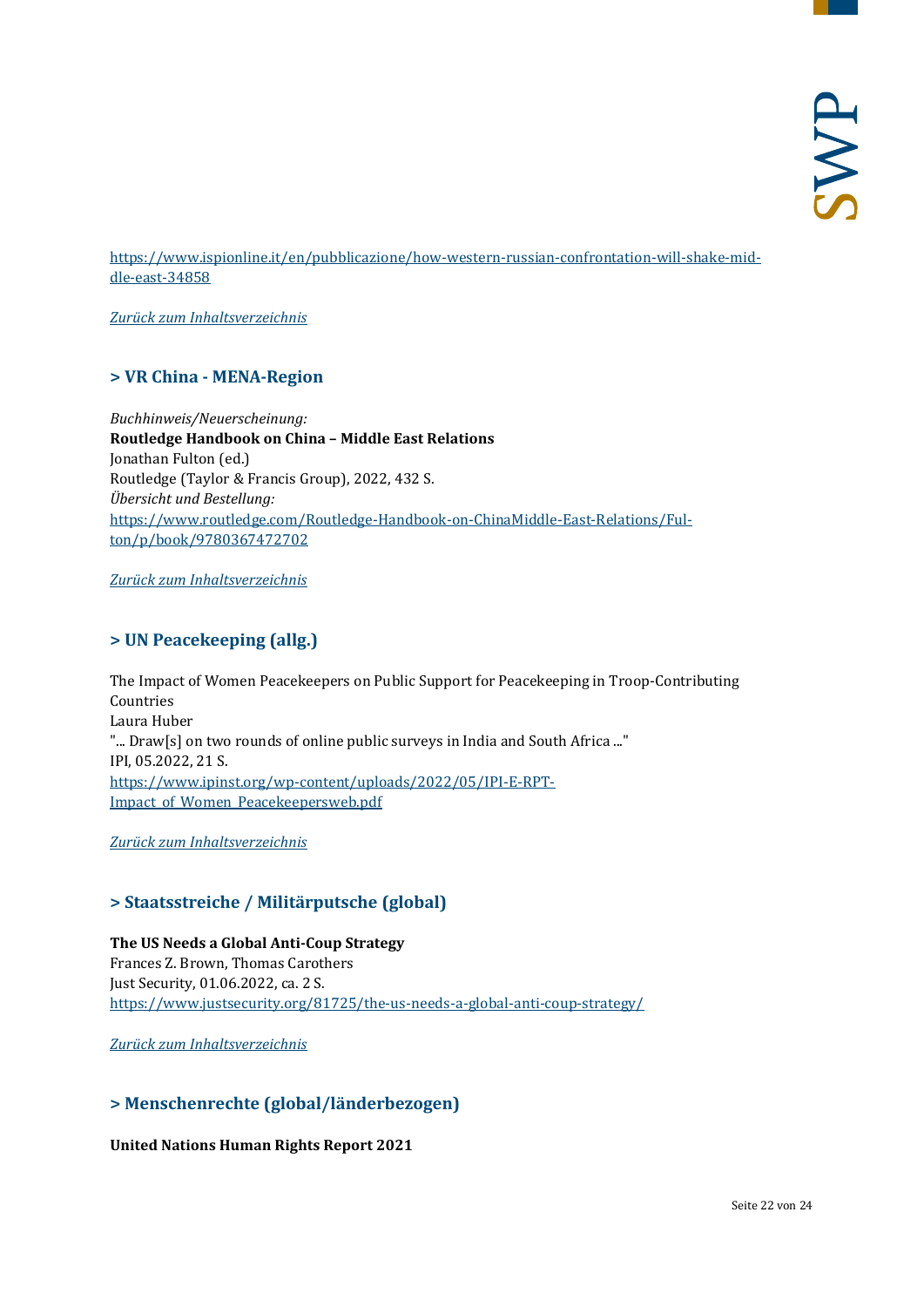*Inhalt u.a.:* - Middle East and North Africa (S. 385ff.) UN-OHCHR, 06.2022, 277 S. [https://www.ohchr.org/sites/default/files/2022-06/OHCHR\\_Report\\_2021.pdf](https://www.ohchr.org/sites/default/files/2022-06/OHCHR_Report_2021.pdf)

<span id="page-22-0"></span>*[Zurück zum Inhaltsverzeichnis](#page-0-0)*

#### **> Religionsfreiheit (global/länderbezogen)**

**2021 Report on International Religious Freedom**  US DoS, 02.06.2022 <https://www.state.gov/reports/2021-report-on-international-religious-freedom/>

<span id="page-22-1"></span>*[Zurück zum Inhaltsverzeichnis](#page-0-0)*

#### **> Islam**

#### **European Islamophobia Report 2020**

Enes Bayrakli, Farid Hafez (eds. Leopold Weiss Institute (Wien), 2022, 886 S. <https://islamophobiareport.com/islamophobiareport.pdf>

<span id="page-22-2"></span>*[Zurück zum Inhaltsverzeichnis](#page-0-0)*

#### **> Terrorismus / Jihadismus / -bekämpfung**

**Libya's Persistent Political Polarization Amid Islamic State's bid to Remain Relevant**  Dario Cristiani In: TM, 03.06.2022, S. 7-11. <https://jamestown.org/wp-content/uploads/2022/06/TM-PDF.pdf>

**Uighur Jihadism Fades Into Obscurity** Jacob Zenn In: TM, 03.06.2022, S. 1f. <https://jamestown.org/wp-content/uploads/2022/06/TM-PDF.pdf>

**Boko Haram Pledges Loyalty to Mysterious New Leader: Abu Umaimata** Jacob Zenn MLM, 06.06.2022 [https://jamestown.org/brief/boko-haram-pledges-loyalty-to-mysterious-new-leader-abu-umai](https://jamestown.org/brief/boko-haram-pledges-loyalty-to-mysterious-new-leader-abu-umaimata/)[mata/](https://jamestown.org/brief/boko-haram-pledges-loyalty-to-mysterious-new-leader-abu-umaimata/)